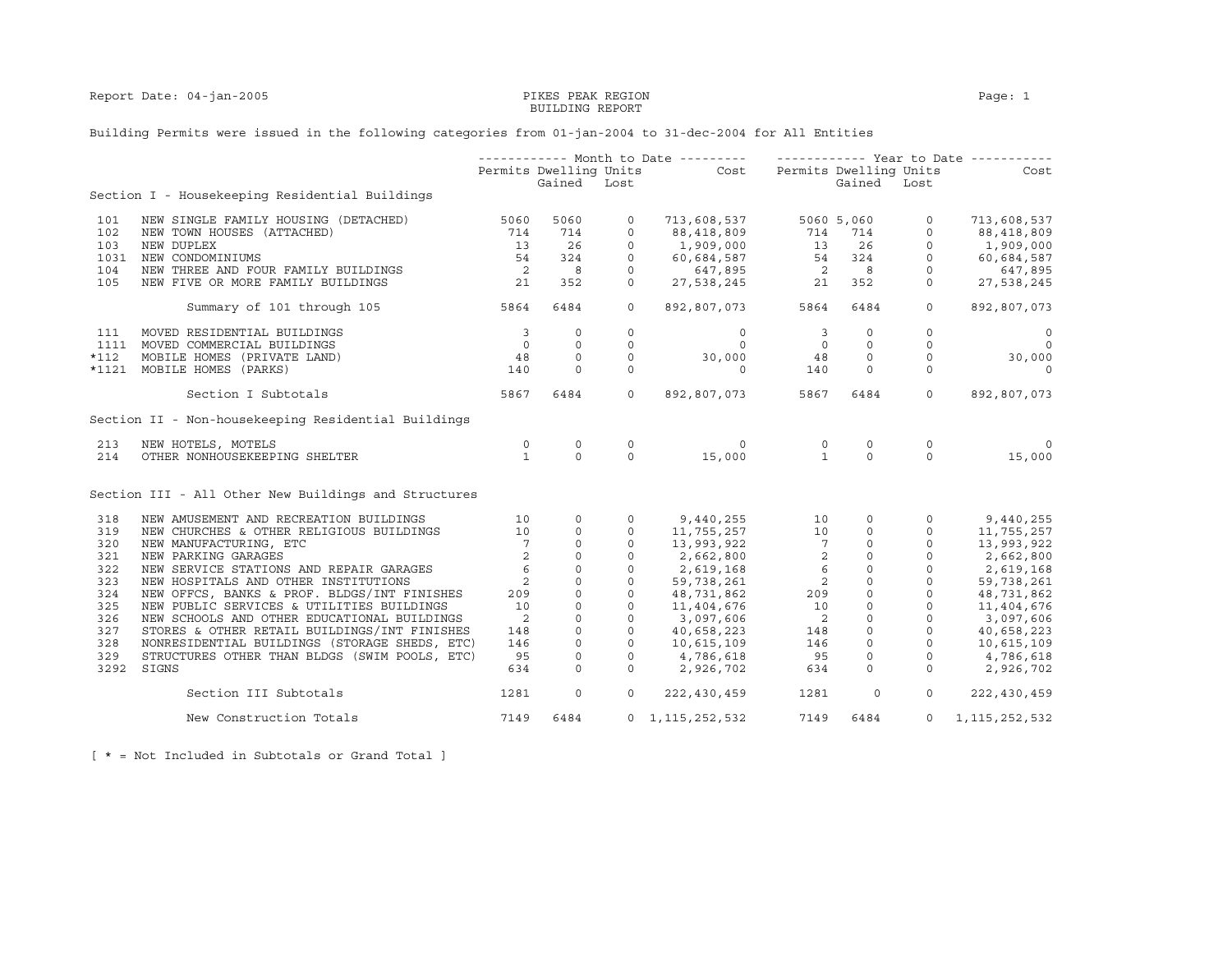Report Date: 04-jan-2005 PIKES PEAK REGION Page: 2

# BUILDING REPORT

### Building Permits were issued in the following categories from 01-jan-2004 to 31-dec-2004 for All Entities

|     |                                                  |                |                        |          | ----------- Month to Date --------- |                |                        | ----------- Year to Date ----- |               |
|-----|--------------------------------------------------|----------------|------------------------|----------|-------------------------------------|----------------|------------------------|--------------------------------|---------------|
|     |                                                  |                | Permits Dwelling Units |          | Cost                                |                | Permits Dwelling Units |                                | Cost          |
|     | Section IV - Additions and Alterations           |                | Gained                 | Lost     |                                     |                | Gained                 | Lost                           |               |
| 433 | RESIDENTIAL BLDGS CONV TO INCREASE UNITS         | .5             | $\Omega$               |          | 100,000                             | 5              | $\Omega$               |                                | 100,000       |
| 434 | RESIDENTIAL ALTERATIONS (REMODEL, ADD, ETC)      | 15127          |                        |          | 75, 278, 490                        | 15127          | $\mathsf{O}$           |                                | 75,278,490    |
| 435 | RESIDENTIAL REMODEL THAT DECREASE UNITS          | $\Omega$       | $\Omega$               | $\Omega$ | $\sim$ 0                            | $\Omega$       | $\Omega$               | $\Omega$                       |               |
| 436 | RESIDENTIAL GARAGES AND CARPORTS (ATT & DET)     | 537            | $\circ$                |          | 9,779,355                           | 537            | $\circ$                |                                | 9,779,355     |
| 437 | COMMERCIAL ALTERATIONS (ADD, REMODEL, ETC)       | 1239           | $\Omega$               |          | 76,327,686                          | 1239           | $\mathsf{O}$           | $\circ$                        | 76,327,686    |
|     | Section IV Subtotals                             | 16908          | $\Omega$               | $\Omega$ | 161, 485, 531                       | 16908          | $\Omega$               | $\Omega$                       | 161,485,531   |
|     | Section V - Conversions                          |                |                        |          |                                     |                |                        |                                |               |
| 540 | REMODEL COMMERCIAL TO RESIDENTIAL                | 3              | 12                     | $\Omega$ | 455,000                             |                | 12                     | $\circ$                        | 455,000       |
| 541 | REMODEL RESIDENTIAL TO COMMERCIAL                | $\mathbf{1}$   | $\Omega$               | $\Omega$ | 2,000                               | $\mathbf{1}$   | $\Omega$               | $\Omega$                       | 2,000         |
|     | Section V Subtotals                              | $\overline{4}$ | 12                     | $\Omega$ | 457,000                             | $\overline{4}$ | 12                     | $\Omega$                       | 457,000       |
|     | Section VI - Demolitions and Razing of Buildings |                |                        |          |                                     |                |                        |                                |               |
| 645 | DEMOLISH RESIDENTIAL BUILDINGS                   | 57             | $\circ$                | $\Omega$ | $\circ$                             | 57             | $\circ$                | $\circ$                        | $\Omega$      |
| 649 | DEMOLISH COMMERCIAL BUILDINGS                    | 34             | $\Omega$               | $\Omega$ | $\Omega$                            | 34             | $\Omega$               | $\Omega$                       | $\Omega$      |
|     | Section VI Subtotals                             | 91             | $\Omega$               | $\Omega$ | $\Omega$                            | 91             | $\Omega$               | $\Omega$                       | $\Omega$      |
|     | Add, Alt and Conversion Totals                   | 17003          | 12                     | $\circ$  | 161,942,531                         | 17003          | 12                     | $\Omega$                       | 161,942,531   |
|     |                                                  |                |                        |          |                                     |                |                        |                                |               |
|     | ***** GRAND TOTAL                                | 24152          | 6496                   |          | $0 \quad 1,277,195,063$             | 24152          | 6496                   | $\circ$                        | 1,277,195,063 |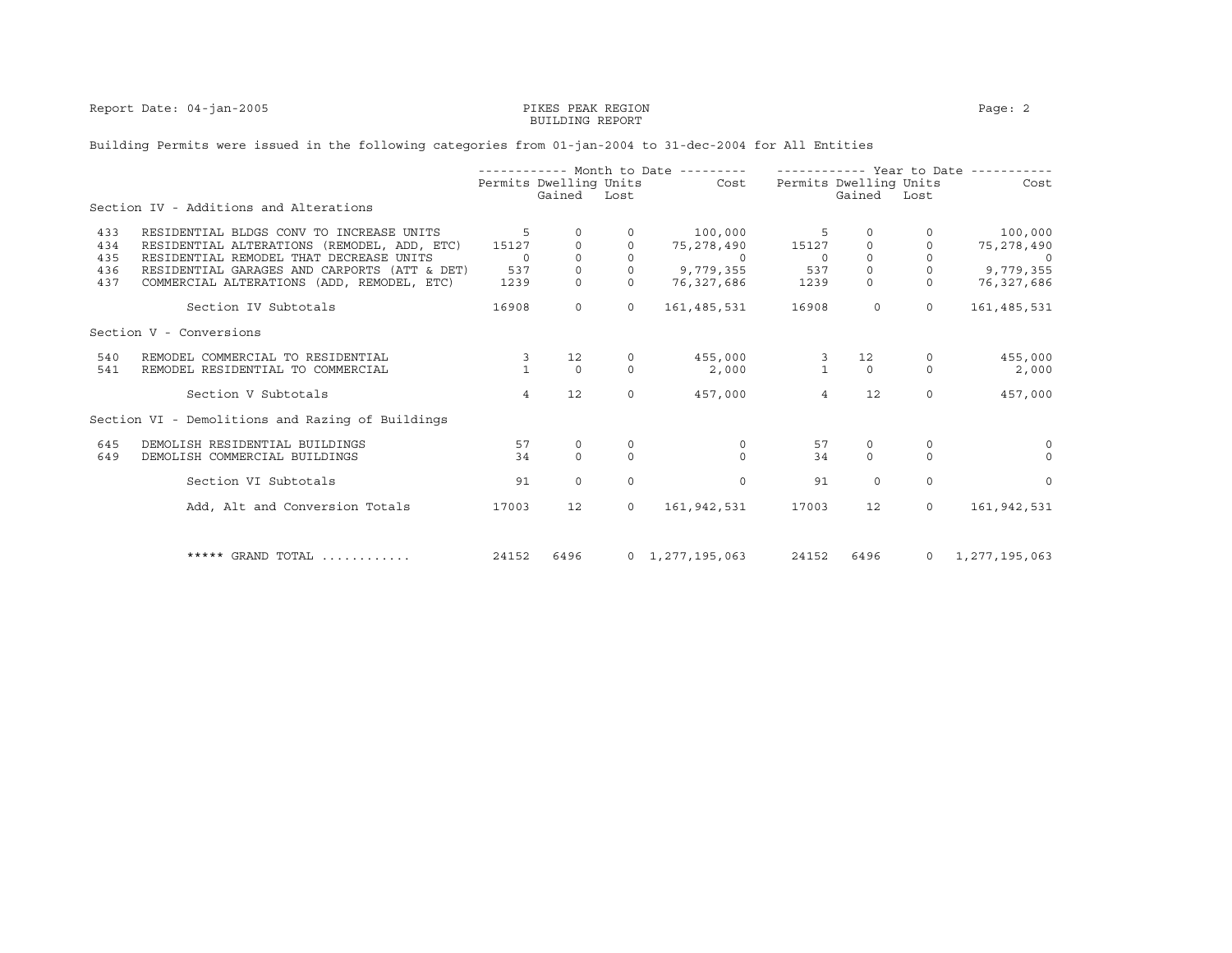Report Date: 04-jan-2005 **PIKES PEAK REGION** PAGE: 3

## BUILDING REPORT

Building Permits were issued in the following categories from 01-jan-2004 to 31-dec-2004 for All Entities

Section VII - Permits over \$ 500K

| Permit Classification                                                                           | DUS          | Contractor                        | Cost      |
|-------------------------------------------------------------------------------------------------|--------------|-----------------------------------|-----------|
| F13341 NEW SINGLE FAMILY HOUSING (DETACHED)                                                     |              | 1 ALLENTOWN HOMES, LLC.           | 550,000   |
| 19821 KERSHAW CT - RESIDENCE<br>F03461 NEW SINGLE FAMILY HOUSING (DETACHED)                     |              | 1 CANAAN COMPANY, THE             | 500,000   |
| 18750 PEACEFUL PINES RD - RESIDENCE ENGINEERED STAMPED                                          |              |                                   |           |
| F14745 NEW SINGLE FAMILY HOUSING (DETACHED)                                                     |              | 1 MURPHY CONSTRUCTORS OF C/S INC  | 500,000   |
| 575 DAYSPRING VW - RESIDENCE                                                                    |              |                                   |           |
| F11121 NEW SINGLE FAMILY HOUSING (DETACHED)                                                     |              | 1 CGM SERVICES, INC.              | 590,000   |
| 4780 BROADMOOR BLUFFS DR - RESIDENCE {ENG STAMP}<br>F24318 NEW SINGLE FAMILY HOUSING (DETACHED) | $\mathbf{1}$ | HANDCRAFTED CONSTRUCTION          | 550,000   |
| 2671 TRISTINS GV - RESIDENCE ENGINEERED STAMPED                                                 |              |                                   |           |
| F03210 NEW SINGLE FAMILY HOUSING (DETACHED)                                                     |              | 1 HOMEOWNER                       | 650,000   |
| 17665 MINGLEWOOD TL - RESIDENCE                                                                 |              |                                   |           |
| F17114 NEW SINGLE FAMILY HOUSING (DETACHED)                                                     |              | 1 LENNAR FAMILY OF BUILDERS, LP   | 1,200,000 |
| 13867 ANTELOPE PASS PL - RESIDENCE                                                              |              |                                   |           |
| F14944 NEW SINGLE FAMILY HOUSING (DETACHED)                                                     |              | 1 NICHOLS & COMITO, LLC.          | 850,000   |
| 1705 OAKMOOR HT - RESIDENCE (ENGINEERED STAMPED)<br>E95993 NEW SINGLE FAMILY HOUSING (DETACHED) |              | 1 RON HEINE HOMES, LLC.           | 1,200,000 |
| 320 ELLSWORTH ST - RESIDENCE                                                                    |              |                                   |           |
| F23536 NEW SINGLE FAMILY HOUSING (DETACHED)                                                     |              | 1 NEWPORT CO, THE                 | 555,000   |
| 115 HUTTON LN - RESIDENCE ( ENGINEERED STAMPED)                                                 |              |                                   |           |
| F02183 NEW SINGLE FAMILY HOUSING (DETACHED)                                                     | $\mathbf{1}$ | OAKNOLL BUILDERS INC              | 750,000   |
| 2690 ST CATHERINE CT - RESIDENCE - ENG STAMPED                                                  |              |                                   |           |
| F10579 NEW SINGLE FAMILY HOUSING (DETACHED)                                                     |              | 1 HOMEOWNER                       | 500,000   |
| 14525 AIKEN RIDE VW - RESIDENCE<br>F02425 NEW SINGLE FAMILY HOUSING (DETACHED)                  |              | 1 PHENIX HOME BUILDERS, INC.      | 760,000   |
| 425 TAM O SHANTER WY - RESIDENCE - ENG STAMPED                                                  |              |                                   |           |
| F02995 NEW SINGLE FAMILY HOUSING (DETACHED)                                                     |              | 1 SCHWERS CONSTRUCTION CO         | 550,000   |
| 7915 SAWBACK TL - RESIDENCE                                                                     |              |                                   |           |
| E97625 NEW SINGLE FAMILY HOUSING (DETACHED)                                                     |              | 1 GREGOIRE HOMES                  | 2,150,000 |
| 910 GREY MOUNTAIN PT - RESIDENCE                                                                |              |                                   |           |
| F03116 NEW SINGLE FAMILY HOUSING (DETACHED)                                                     |              | 1 FOUNTAINHEAD HOMES              | 1,000,000 |
| 350 ELLSWORTH ST - RESIDENCE ENGINEERED STAMPED<br>F30997 NEW SINGLE FAMILY HOUSING (DETACHED)  |              | 1 HIDDEN ROCK CUSTOM DES., INC    | 850,000   |
| 2575 WHITE ROCK LN - RESIDENCE                                                                  |              |                                   |           |
| E99618 NEW SINGLE FAMILY HOUSING (DETACHED)                                                     |              | 1 EQUITY MANAGEMENT ASSOC INC     | 975,000   |
| 789 TALL TIMBER LN - RESIDENCE                                                                  |              |                                   |           |
| F13356 NEW SINGLE FAMILY HOUSING (DETACHED)                                                     |              | 1 HIGH TREE CONSTRUCTION          | 500,000   |
| 16595 PETTIGREW PL - RESIDENCE                                                                  |              |                                   |           |
| F18163 NEW SINGLE FAMILY HOUSING (DETACHED)                                                     |              | 1 LEN ANDERSON CONSTRUCTION, INC  | 1,251,000 |
| 15501 OPEN SKY WY - RESIDENCE ENG STAMPED REV'D SEE SPLICE IMAGE 12-17-04                       |              |                                   | 550,000   |
| E95460 NEW SINGLE FAMILY HOUSING (DETACHED)<br>18310 BAKERS FARM RD - RESIDENCE - ENG STAMPED   |              | 1 GENESIS HOMES                   |           |
| F24990 NEW SINGLE FAMILY HOUSING (DETACHED)                                                     |              | 1 NICHOLS & COMITO, LLC.          | 900,000   |
| 1810 BRANTFEATHER GV - RESIDENCE ENG STAMPED                                                    |              |                                   |           |
| E98062 NEW SINGLE FAMILY HOUSING (DETACHED)                                                     |              | 1 ST CROIX BUILDERS INC           | 1,200,000 |
| 2874 STRATTON WOODS VW - RESIDENCE - ENG STAMPED                                                |              |                                   |           |
| F19348 NEW SINGLE FAMILY HOUSING (DETACHED)                                                     |              | 1 BARBARA MCGRATH CUST.HOME BLDR  | 685,000   |
| 15594 OPEN SKY WY - RESIDENCE - ENG STAMPED<br>F30342 NEW SINGLE FAMILY HOUSING (DETACHED)      |              |                                   | 535,000   |
| 19875 ROAMING DR - RESIDENCE (ADDED 1200 SF 12-2-04)                                            |              | 1 BARBARA MCGRATH CUST. HOME BLDR |           |
| F28124 NEW SINGLE FAMILY HOUSING (DETACHED)                                                     |              | 1 GREGOIRE HOMES                  | 3,100,000 |
| 915 GREY MOUNTAIN PT - RESIDENCE {ENG STAMP}                                                    |              |                                   |           |
| F31681 NEW SINGLE FAMILY HOUSING (DETACHED)                                                     |              | 1 C. R. SHEA HOMES, INC.          | 520,000   |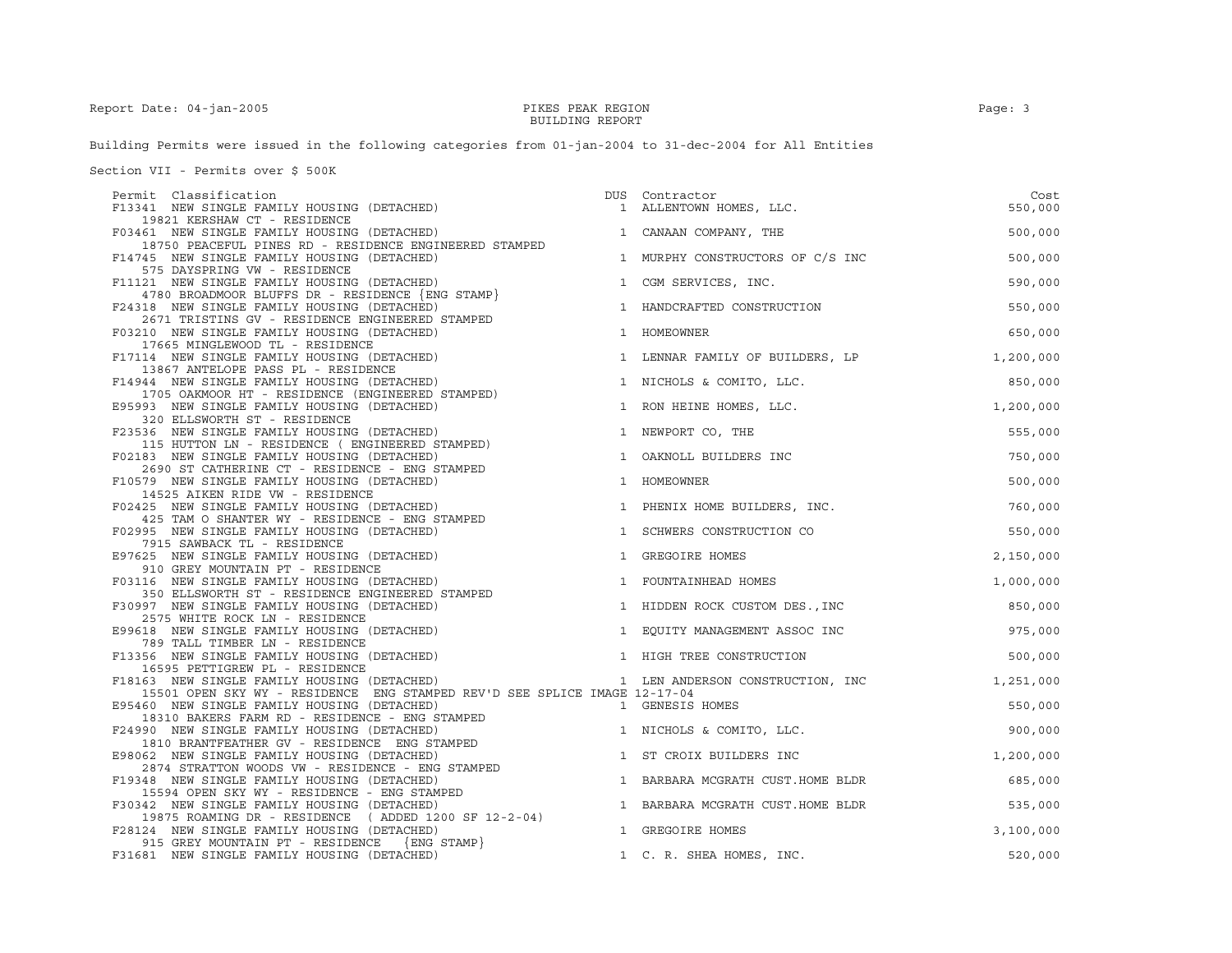| 3940 ELISA CT - RESIDENCE                                                                                                  |              |                                  |           |
|----------------------------------------------------------------------------------------------------------------------------|--------------|----------------------------------|-----------|
| F26748 NEW SINGLE FAMILY HOUSING (DETACHED)<br>4741 MOUNTAIN DANCE DR - RESIDENCE ENG STAMPED                              |              | 1 S.C. SCOTT CONST. CONSULTING   | 550,000   |
| F32770 NEW SINGLE FAMILY HOUSING (DETACHED)                                                                                |              | 1 GREGOIRE HOMES                 | 1,525,000 |
| 4850 BROADLAKE VW - RESIDENCE<br>F24961 NEW SINGLE FAMILY HOUSING (DETACHED)                                               |              | 1 ASPEN COUNTRY HOMES            | 600,000   |
| 15824 OPEN SKY WY - RESIDENCE ENG. STAMPED<br>E94566 NEW SINGLE FAMILY HOUSING (DETACHED)<br>15870 OPEN SKY WY - RESIDENCE | $\mathbf{1}$ | COPPER MOUNTAIN CUSTOM HOMES     | 555,000   |
| F21200 NEW SINGLE FAMILY HOUSING (DETACHED)                                                                                |              | 1 MAPLE LEAF HOMES               | 650,000   |
| 19520 BOX OAK WY - RESIDENCE ENG STAMPED<br>F16063 NEW SINGLE FAMILY HOUSING (DETACHED)                                    |              | 1 M A MORTENSON COMPANY          | 710,500   |
| 2898 CARRIAGE MANOR PT - RESIDENCE (AT BROADMOOR HOTEL)<br>F29985 NEW SINGLE FAMILY HOUSING (DETACHED)                     | $\mathbf{1}$ | OAKSBURY HOMES                   | 500,000   |
| 9930 CROSS RD - RESIDENCE - ENG STAMPED<br>F15747 NEW SINGLE FAMILY HOUSING (DETACHED)                                     | $\mathbf{1}$ | GENESIS HOMES                    | 500,000   |
| 7640 WINDING OAKS DR - RESIDENCE - ENG STAMPED                                                                             |              |                                  |           |
| F21424 NEW SINGLE FAMILY HOUSING (DETACHED)<br>4765 HIDDEN ROCK RD - RESIDENCE - ENG STAMPED                               | $\mathbf{1}$ | BRANAN CONSTRUCTION              | 689,000   |
| F16315 NEW SINGLE FAMILY HOUSING (DETACHED)<br>19120 SIXPENNY LN - RESIDENCE - ENG STAMPED                                 | $\mathbf{1}$ | CENTRAL COLORADO BLDRS INC       | 600,000   |
| F34066 NEW SINGLE FAMILY HOUSING (DETACHED)<br>1565 MESA RD - RESIDENCE (STAMPED)                                          |              | 1 PETRA HOMES, INC.              | 600,000   |
| F18161 NEW SINGLE FAMILY HOUSING (DETACHED)                                                                                |              | 1 BARBARA MCGRATH CUST.HOME BLDR | 800,000   |
| 4601 HIGH FOREST RD - RESIDENCE - ENG STAMPED<br>F01713 NEW SINGLE FAMILY HOUSING (DETACHED)                               |              | 1 NICHOLS & COMITO, LLC.         | 2,000,000 |
| 4835 WILLOW STONE HT - RESIDENCE<br>F19375 NEW SINGLE FAMILY HOUSING (DETACHED)                                            |              | 1 K T MURPHY CONSTRUCTION, INC.  | 1,300,000 |
| 1335 CEDAR RIDGE LN - RESIDENCE<br>E94747 NEW SINGLE FAMILY HOUSING (DETACHED)                                             |              | 1 MAPLE LEAF HOMES               | 620,000   |
| 4261 MOUNTAIN DANCE DR - RESIDENCE - ENG STAMPED                                                                           |              |                                  |           |
| F04028 NEW SINGLE FAMILY HOUSING (DETACHED)<br>18855 ARCHERS DR - RESIDENCE                                                |              | 1 BISON BUILDERS                 | 589,000   |
| F27009 NEW SINGLE FAMILY HOUSING (DETACHED)<br>1530 CUTLER PT - RESIDENCE ENG STAMPED (APPEARS TO BE HILLSIDE)             |              | 1 NICHOLS & COMITO, LLC.         | 900,000   |
| F22610 NEW SINGLE FAMILY HOUSING (DETACHED)                                                                                |              | 1 NICHOLS & COMITO, LLC.         | 850,000   |
| 1910 CANTWELL GV - RESIDENCE<br>E93340 NEW SINGLE FAMILY HOUSING (DETACHED)                                                |              | 1 HIGH COUNTRY INTL LTD          | 575,000   |
| 2635 STAGSLEAP PT - RESIDENCE {ENG STAMPED}                                                                                |              |                                  |           |
| F31265 NEW SINGLE FAMILY HOUSING (DETACHED)<br>1970 LA BELLEZZA GV - RESIDENCE                                             |              | 1 KELLER HOMES INC               | 650,000   |
| F10668 NEW SINGLE FAMILY HOUSING (DETACHED)<br>4735 PASCAL CT - RESIDENCE                                                  |              | 1 LENNAR FAMILY OF BUILDERS, LP  | 1,200,000 |
| F30921 NEW SINGLE FAMILY HOUSING (DETACHED)<br>16122 TIMBER MEADOW DR - RESIDENCE                                          |              | 1 CLANCY BUILDING & DESIGN, LLC. | 600,000   |
| F07145 NEW SINGLE FAMILY HOUSING (DETACHED)                                                                                |              | 1 NICHOLS & COMITO, LLC.         | 2,000,000 |
| 12735 OAK CLIFF WY - RES - ENG STAMP<br>F25918 NEW SINGLE FAMILY HOUSING (DETACHED)                                        | $\mathbf{1}$ | HOMEOWNER                        | 600,000   |
| 8305 PINEGATE DR - RESIDENCE<br>F06984 NEW SINGLE FAMILY HOUSING (DETACHED)                                                |              | 1 GOLD CREST HOMES, LTD.         | 800,000   |
| 2694 ROCKHURST BD - RESIDENCE<br>E97239 NEW SINGLE FAMILY HOUSING (DETACHED)                                               |              | 1 VISION DEVELOPMENT GROUP, INC. | 800,000   |
| 9454 BUR OAK LN - RESIDENCE<br>F00596 NEW SINGLE FAMILY HOUSING (DETACHED)                                                 |              | 1 KRAFTED HOMES INC              | 620,000   |
| 12 NORTHGATE RD - RESIDENCE - ENG STAMPED                                                                                  |              |                                  |           |
| F27830 NEW SINGLE FAMILY HOUSING (DETACHED)<br>29 TANGLEWOOD DR - RESIDENCE                                                |              | 1 INTEGRITY HOME BUILDERS, LLC.  | 700,000   |
| E93888 NEW SINGLE FAMILY HOUSING (DETACHED)<br>2295 OLD RANCH RD - RESIDENCE                                               | $\mathbf{1}$ | HOMEOWNER                        | 530,000   |
| F28288 NEW SINGLE FAMILY HOUSING (DETACHED)                                                                                |              | 1 FISCHER DESIGNS, INC.          | 600,000   |
| 3555 HILL CR - RESIDENCE ENG STAMPED<br>F26764 NEW SINGLE FAMILY HOUSING (DETACHED)                                        |              | 1 MAHATHEY HOMES                 | 500,000   |
|                                                                                                                            |              |                                  |           |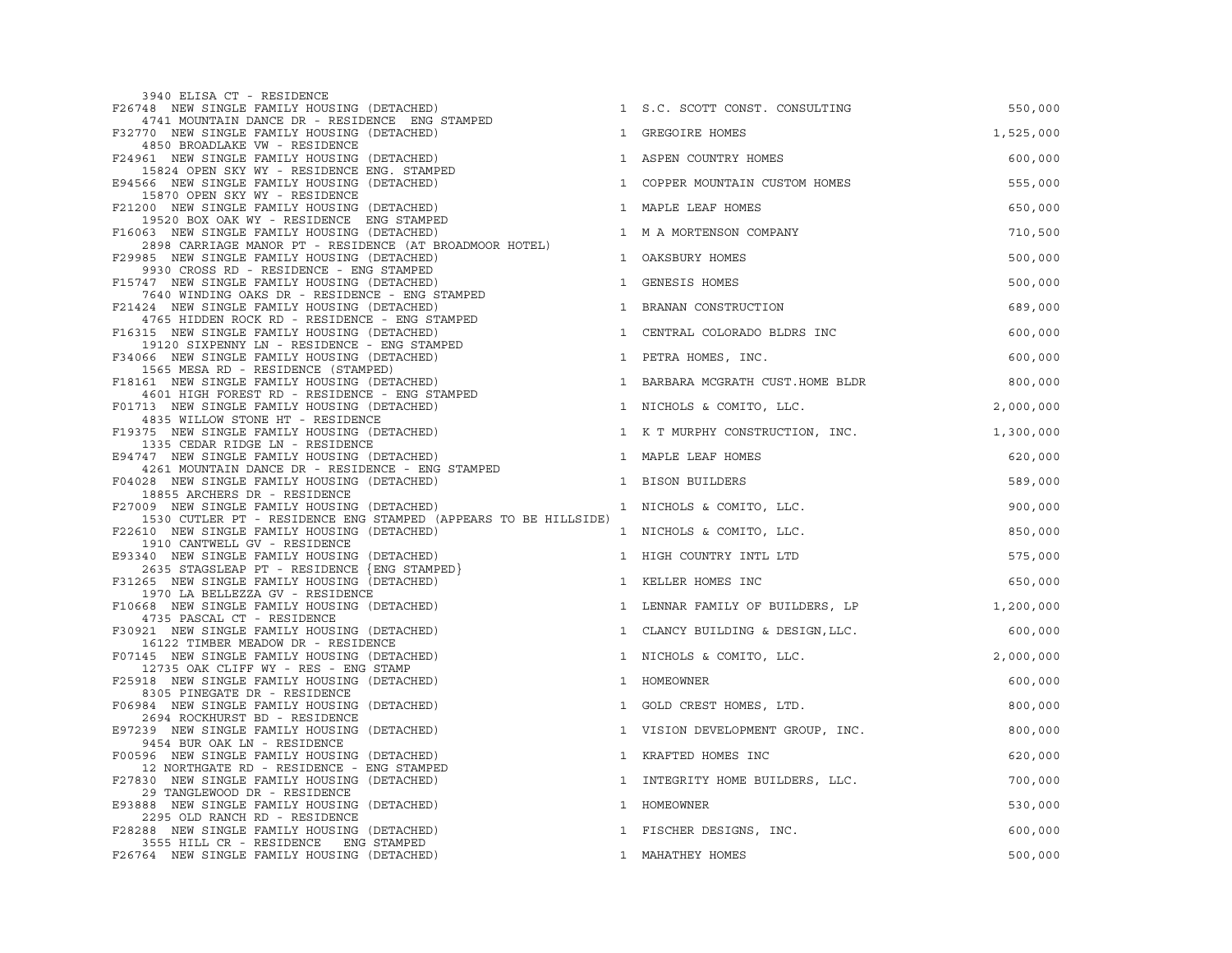| 2028 STONELEIGH TL - RESIDENCE (ENG STAMPED)                                                                     |              |                                   |           |
|------------------------------------------------------------------------------------------------------------------|--------------|-----------------------------------|-----------|
| F09197 NEW SINGLE FAMILY HOUSING (DETACHED)                                                                      |              | 1 OAKSBURY HOMES                  | 500,000   |
| 17519 COLONIAL PARK DR - RESIDENCE<br>F03750 NEW SINGLE FAMILY HOUSING (DETACHED)                                |              | 1 WILLIS HOMES, INC.              | 500,000   |
| 620 RAILROAD GRADE RD - RESIDENCE<br>F00520 NEW SINGLE FAMILY HOUSING (DETACHED)                                 |              | 1 TRI-STAR MASONRY, INC.          | 525,000   |
| 3852 CAMELROCK VW - RESIDENCE<br>F32360 NEW SINGLE FAMILY HOUSING (DETACHED)                                     |              | 1 J D DARNALL CONSTRUCTION        | 675,000   |
| 1415 GOLDEN HILLS RD - RESIDENCE<br>F30071 NEW SINGLE FAMILY HOUSING (DETACHED)                                  |              | 1 COMPREHENSIVE BLDG. SYSTEMS     | 500,000   |
| 16070 FOREST LIGHT DR - RESIDENCE<br>F02675 NEW SINGLE FAMILY HOUSING (DETACHED)                                 |              | 1 EQUITY MANAGEMENT ASSOC INC     | 525,000   |
| 4661 HIGH FOREST RD - RESIDENCE<br>F09198 NEW SINGLE FAMILY HOUSING (DETACHED)                                   |              | 1 HIGH COUNTRY INTL LTD           | 500,000   |
| 532 CONCERTO DR - RESIDENCE ENG STAMPED FIRE #54510<br>F24473 NEW SINGLE FAMILY HOUSING (DETACHED)               |              | 1 BARBARA MCGRATH CUST. HOME BLDR | 650,000   |
| 8510 KIRK DR - RESIDENCE LOG HOME ( ENGINEERED)<br>F01777 NEW SINGLE FAMILY HOUSING (DETACHED)                   |              | 1 S & S HOMES, LLC.               | 1,000,000 |
| 3941 HIGH FOREST RD - RESIDENCE<br>F15752 NEW SINGLE FAMILY HOUSING (DETACHED)                                   |              | 1 MELSSEN CONSTRUCTION            | 600,000   |
| 19021 DORNCLIFFE RD - RESIDENCE - ENG STAMPED<br>F12564 NEW SINGLE FAMILY HOUSING (DETACHED)                     |              | 1 RIVERWOOD HOMES OF COLORADO     | 550,000   |
| 3535 HILL CR - RESIDENCE                                                                                         |              |                                   |           |
| F25825 NEW SINGLE FAMILY HOUSING (DETACHED)<br>1920 TWINFLOWER PT - RESIDENCE (ENGINEERED STAMPED)               |              | 1 WYNDHAM HOMES, LLC.             | 980,000   |
| F07192 NEW SINGLE FAMILY HOUSING (DETACHED)<br>15910 FOREST LIGHT DR - RESIDENCE                                 |              | 1 GOETZMANN CUSTOM HOMES INC      | 760,000   |
| E94196 NEW SINGLE FAMILY HOUSING (DETACHED)<br>4602 SECLUDED CREEK CT - RESIDENCE - REV 06-23-04 TO INCLUDE BSMT |              | 1 COPPER VALLEY BUILDERS, INC     | 968,000   |
| F12449 NEW SINGLE FAMILY HOUSING (DETACHED)<br>17840 MINGLEWOOD TL - RESIDENCE - ENG STAMPED                     |              | 1 CUSTOM COUNTRY HOMES INC        | 510,000   |
| F24571 NEW SINGLE FAMILY HOUSING (DETACHED)                                                                      |              | 1 CHEYENNE MOUNTAIN BLDRS., INC.  | 800,000   |
| 26 CROSSLAND RD - RESIDENCE ENG STAMPED<br>E92974 NEW SINGLE FAMILY HOUSING (DETACHED)                           |              | 1 BRANAN CONSTRUCTION             | 900,000   |
| 3325 HYDRA DR - RESIDENCE<br>E98123 NEW SINGLE FAMILY HOUSING (DETACHED)                                         |              | 1 HOMEOWNER                       | 500,000   |
| 15639 OPEN SKY WY - RESIDENCE<br>F15526 NEW SINGLE FAMILY HOUSING (DETACHED)                                     |              | 1 GILTNER HOMES, INC.             | 575,000   |
| 2735 KITTRIDGE AV - RESIDENCE<br>F10866 NEW SINGLE FAMILY HOUSING (DETACHED)                                     |              | 1 OAKNOLL BUILDERS INC            | 650,000   |
| 612 VISTA GRANDE DR - RESIDENCE<br>E97288 NEW SINGLE FAMILY HOUSING (DETACHED)                                   |              | 1 GLOBAL CONSTRUCTION MGMT CORP   | 617,000   |
| 4643 STONE MANOR HT - RESIDENCE<br>E97893 NEW SINGLE FAMILY HOUSING (DETACHED)                                   | $\mathbf{1}$ | TRENDS WEST INC                   | 600,000   |
| 610 PAISLEY DR - RESIDENCE - ENG STAMPED<br>E92331 NEW SINGLE FAMILY HOUSING (DETACHED)                          |              |                                   | 540,000   |
| 3725 HILL CR - RESIDENCE                                                                                         |              | 1 MAR-KEE HOMES, INC              |           |
| E92021 NEW SINGLE FAMILY HOUSING (DETACHED)<br>1925 TWINFLOWER PT - RESIDENCE                                    |              | 1 GLOBAL CONSTRUCTION MGMT CORP   | 627,300   |
| F14047 NEW SINGLE FAMILY HOUSING (DETACHED)<br>3670 HILL CR - RESIDENCE                                          |              | 1 GREGOIRE HOMES                  | 1,025,000 |
| F13452 NEW SINGLE FAMILY HOUSING (DETACHED)<br>19369 ROYAL TROON DR - RESIDENCE                                  |              | 1 BROOKEWOOD DEVELOPMENT CORP     | 500,000   |
| F20082 NEW SINGLE FAMILY HOUSING (DETACHED)                                                                      | $\mathbf{1}$ | PAGE CONSTRUCTION INC             | 550,000   |
| 5475 CORDILLERA CT - RESIDENCE - ENG STAMPED<br>F08682 NEW SINGLE FAMILY HOUSING (DETACHED)                      |              | 1 ST CROIX BUILDERS INC           | 2,000,000 |
| 2425 STRATTON WOODS VW - RESIDENCE<br>F30544 NEW SINGLE FAMILY HOUSING (DETACHED)                                |              | 1 RANDAL CONSTRUCTION, INC.       | 950,000   |
| 3828 CAMELROCK VW - RESIDENCE<br>F18824 NEW SINGLE FAMILY HOUSING (DETACHED)                                     |              | 1 FOUNTAINHEAD HOMES              | 1,000,000 |
| 3765 HILL CR - RESIDENCE - ENG STAMPED<br>F25731 NEW SINGLE FAMILY HOUSING (DETACHED)                            |              | 1 HIDDEN ROCK CUSTOM DES., INC    | 850,000   |
|                                                                                                                  |              |                                   |           |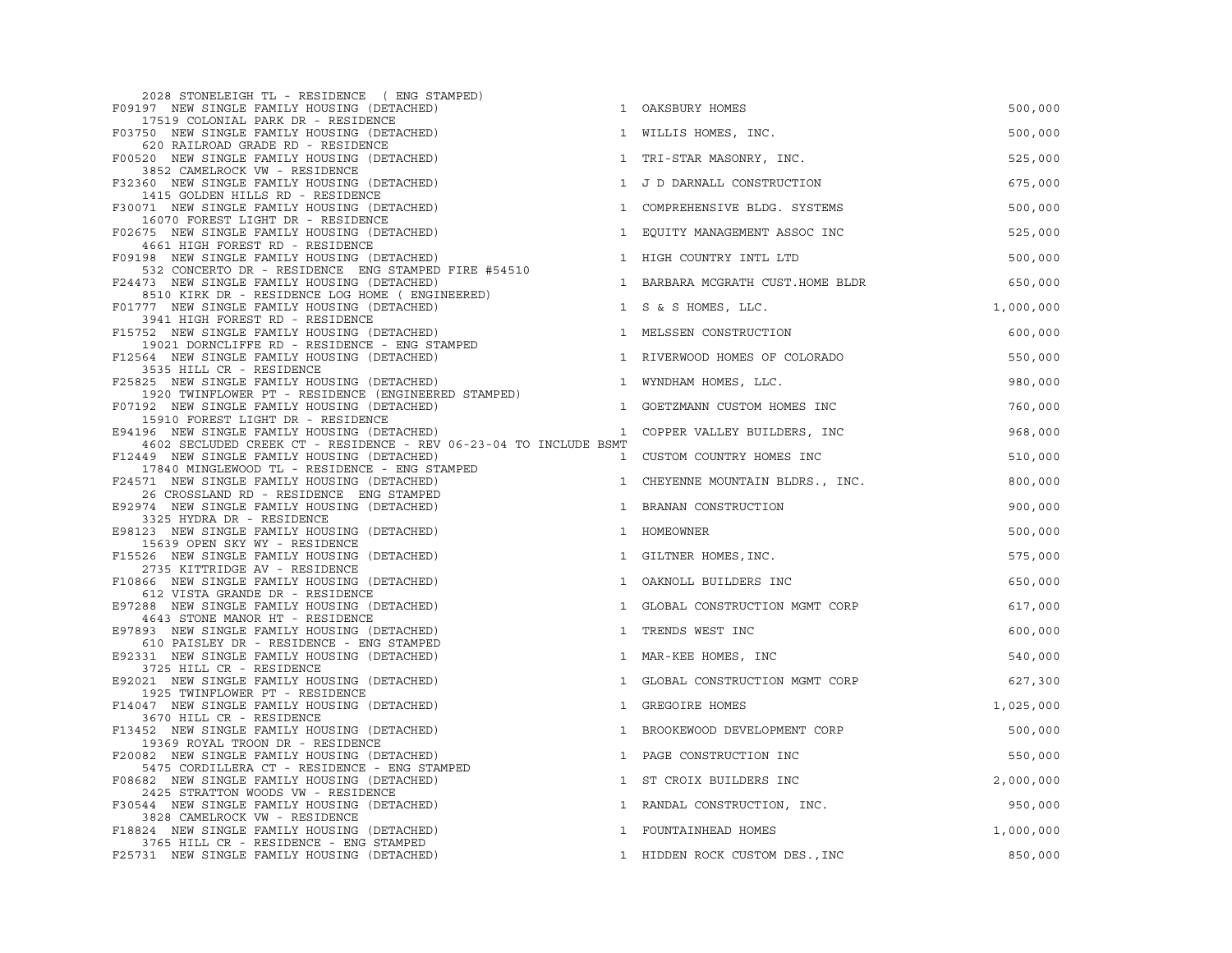| 4930 WILLOW STONE HT - RESIDENCE                                                      |    |                               |           |
|---------------------------------------------------------------------------------------|----|-------------------------------|-----------|
| F30967 NEW SINGLE FAMILY HOUSING (DETACHED)                                           |    | 1 CENTRAL COLORADO BLDRS INC  | 650,000   |
| 753 TALL TIMBER LN - RESIDENCE<br>F16082 NEW TOWN HOUSES (ATTACHED)                   |    | 1 M A MORTENSON COMPANY       | 710,500   |
| 2940 CARRIAGE MANOR PT - NEW TOWNHOME                                                 |    | 1 M A MORTENSON COMPANY       |           |
| F16083 NEW TOWN HOUSES (ATTACHED)<br>2946 CARRIAGE MANOR PT - NEW TOWNHOME            |    |                               | 710,500   |
| F23597 NEW TOWN HOUSES (ATTACHED)                                                     |    | 1 HIGH POINT CUSTOM HOMES     | 500,000   |
| 4030 RESERVE PT - NEW TOWNHOME MODEL 3<br>F16094 NEW TOWN HOUSES (ATTACHED)           |    | 1 M A MORTENSON COMPANY       | 710,500   |
| 2909 CARRIAGE MANOR PT - NEW TOWNHOME<br>F16092 NEW TOWN HOUSES (ATTACHED)            |    | 1 M A MORTENSON COMPANY       | 710,500   |
| 2903 CARRIAGE MANOR PT - NEW TOWNHOME                                                 |    |                               |           |
| F16089 NEW TOWN HOUSES (ATTACHED)<br>2958 CARRIAGE MANOR PT - NEW TOWNHOME            |    | 1 M A MORTENSON COMPANY       | 710,500   |
| F16080 NEW TOWN HOUSES (ATTACHED)                                                     |    | 1 M A MORTENSON COMPANY       | 710,500   |
| 2934 CARRIAGE MANOR PT - NEW TOWNHOMER                                                |    |                               |           |
| F16075 NEW TOWN HOUSES (ATTACHED)<br>2922 CARRIAGE MANOR PT - NEW TOWNHOME            |    | 1 M A MORTENSON COMPANY       | 710,500   |
| F16073 NEW TOWN HOUSES (ATTACHED)                                                     |    | 1 M A MORTENSON COMPANY       | 710,500   |
| 2916 CARRIAGE MANOR PT - NEW TOWNHOME                                                 |    |                               |           |
| F16070 NEW TOWN HOUSES (ATTACHED)<br>2910 CARRIAGE MANOR PT - NEW TOWNHOME            |    | 1 M A MORTENSON COMPANY       | 710,500   |
| F16067 NEW TOWN HOUSES (ATTACHED)                                                     |    | 1 M A MORTENSON COMPANY       | 710,500   |
| 2891 CARRIAGE MANOR PT - NEW TOWNHOME                                                 |    |                               |           |
| F16064 NEW TOWN HOUSES (ATTACHED)<br>2897 CARRIAGE MANOR PT - NEW TOWNHOME            |    | 1 M A MORTENSON COMPANY       | 710,500   |
| F16058 NEW TOWN HOUSES (ATTACHED)                                                     |    | 1 M A MORTENSON COMPANY       | 710,500   |
| 2880 CARRIAGE MANOR PT - NEW TOWNHOME<br>F16056 NEW TOWN HOUSES (ATTACHED)            |    | 1 M A MORTENSON COMPANY       | 710,000   |
| 2885 CARRIAGE MANOR PT - NEW TOWNHOME                                                 |    |                               |           |
| F16035 NEW TOWN HOUSES (ATTACHED)<br>2879 CARRIAGE MANOR PT - NEW TOWNHOMES           |    | 1 M A MORTENSON COMPANY       | 763,000   |
| F16059 NEW TOWN HOUSES (ATTACHED)                                                     |    | 1 M A MORTENSON COMPANY       | 710,500   |
| 2886 CARRIAGE MANOR PT - NEW TOWNHOME<br>F16069 NEW TOWN HOUSES (ATTACHED)            |    | 1 M A MORTENSON COMPANY       | 710,500   |
| 2904 CARRIAGE MANOR PT - NEW TOWNHOME                                                 |    |                               |           |
| F16078 NEW TOWN HOUSES (ATTACHED)                                                     |    | 1 M A MORTENSON COMPANY       | 710,500   |
| 2928 CARRIAGE MANOR PT - NEW TOWNHOME<br>F16086 NEW TOWN HOUSES (ATTACHED)            |    | 1 M A MORTENSON COMPANY       | 710,500   |
| 2952 CARRIAGE MANOR PT - NEW TOWNHOME<br>F12082 NEW CONDOMINIUMS                      | 8  | DEREK L. BROWN & ASSOCIATES   | 811,438   |
| 7045 ASH CREEK HT - CONDO 8 UNIT TYPE 3                                               |    |                               |           |
| F12077 NEW CONDOMINIUMS                                                               | 8  | DEREK L. BROWN & ASSOCIATES   | 811,438   |
| 7105 ASH CREEK HT - CONDO 8 UNIT TYPE 3<br>F12074 NEW CONDOMINIUMS                    | 8  | DEREK L. BROWN & ASSOCIATES   | 749,971   |
| 7044 ASH CREEK HT - CONDO 8 UNIT TYPE 2<br>F28806 NEW CONDOMINIUMS                    | 9  | COSTA COMMUNITIES, INC.       | 1,014,218 |
| 6967 STETSON RANCH PT - NEW 9 UNIT CONDOMINIUMS                                       |    |                               |           |
| F29681 NEW CONDOMINIUMS<br>1590 LITTLE BEAR CREEK PT - NEW CONDOMINIUM (10 UNIT BLDG) | 10 | INFINITY GENERAL CONTRACTORS  | 1,042,292 |
| F12068 NEW CONDOMINIUMS                                                               | 8  | DEREK L. BROWN & ASSOCIATES   | 685,651   |
| 7024 ASH CREEK HT - CONDO 8 UNIT TYPE 1<br>F12066 NEW CONDOMINIUMS                    | 8  | DEREK L. BROWN & ASSOCIATES   | 685,651   |
| 7004 ASH CREEK HT - CONDO 8 UNIT TYPE 1                                               |    |                               |           |
| F27837 NEW CONDOMINIUMS                                                               | 4  | HARMONY HOMES, INC            | 652,989   |
| 4871 RUSTY NAIL PT - CONDO 4 UNIT<br>F12087 NEW CONDOMINIUMS                          | 8  | DEREK L. BROWN & ASSOCIATES   | 811,438   |
| 7064 ASH CREEK HT - CONDO 8 UNIT TYPE 3                                               |    |                               |           |
| F12069 NEW CONDOMINIUMS<br>7085 ASH CREEK HT - CONDO 8 UNIT TYPE 2                    | 8  | DEREK L. BROWN & ASSOCIATES   | 749,971   |
| E93400 NEW CONDOMINIUMS                                                               | 8  | SHIPWASH & GORDON CONST. CO., | 891,376   |

| 1            | CENTRAL COLORADO BLDRS INC    | 650,00   |
|--------------|-------------------------------|----------|
| $\mathbf{1}$ | M A MORTENSON COMPANY         | 710,50   |
| 1            | M A MORTENSON COMPANY         | 710,50   |
| $\mathbf{1}$ | HIGH POINT CUSTOM HOMES       | 500,00   |
| 1            | M A MORTENSON COMPANY         | 710,50   |
| $\mathbf{1}$ | M A MORTENSON COMPANY         | 710,50   |
| 1            | M A MORTENSON COMPANY         | 710,50   |
| $\mathbf{1}$ | M A MORTENSON COMPANY         | 710,50   |
| 1            | M A MORTENSON COMPANY         | 710,50   |
| $\mathbf{1}$ | M A MORTENSON COMPANY         | 710,50   |
| $\mathbf 1$  | M A MORTENSON COMPANY         | 710,50   |
| $\mathbf 1$  | M A MORTENSON COMPANY         | 710,50   |
| $\mathbf 1$  | M A MORTENSON COMPANY         | 710,50   |
| $\mathbf{1}$ | M A MORTENSON COMPANY         | 710,50   |
| $\mathbf 1$  | M A MORTENSON COMPANY         | 710,00   |
| $\mathbf 1$  | M A MORTENSON COMPANY         | 763,00   |
| 1            | M A MORTENSON COMPANY         | 710,50   |
| 1            | M A MORTENSON COMPANY         | 710,50   |
| 1            | M A MORTENSON COMPANY         | 710,50   |
| $\mathbf{1}$ | M A MORTENSON COMPANY         | 710,50   |
| 8            | DEREK L. BROWN & ASSOCIATES   | 811,43   |
| 8            | DEREK L. BROWN & ASSOCIATES   | 811,43   |
| 8            | DEREK L. BROWN & ASSOCIATES   | 749,97   |
| 9            | COSTA COMMUNITIES, INC.       | 1,014,21 |
| 10           | INFINITY GENERAL CONTRACTORS  | 1,042,29 |
| 8            | DEREK L. BROWN & ASSOCIATES   | 685,65   |
| 8            | DEREK L. BROWN & ASSOCIATES   | 685,65   |
| 4            | HARMONY HOMES, INC            | 652,98   |
| 8            | DEREK L. BROWN & ASSOCIATES   | 811,43   |
| 8            | DEREK L. BROWN & ASSOCIATES   | 749,97   |
| 8            | SHIPWASH & GORDON CONST. CO., | 891,37   |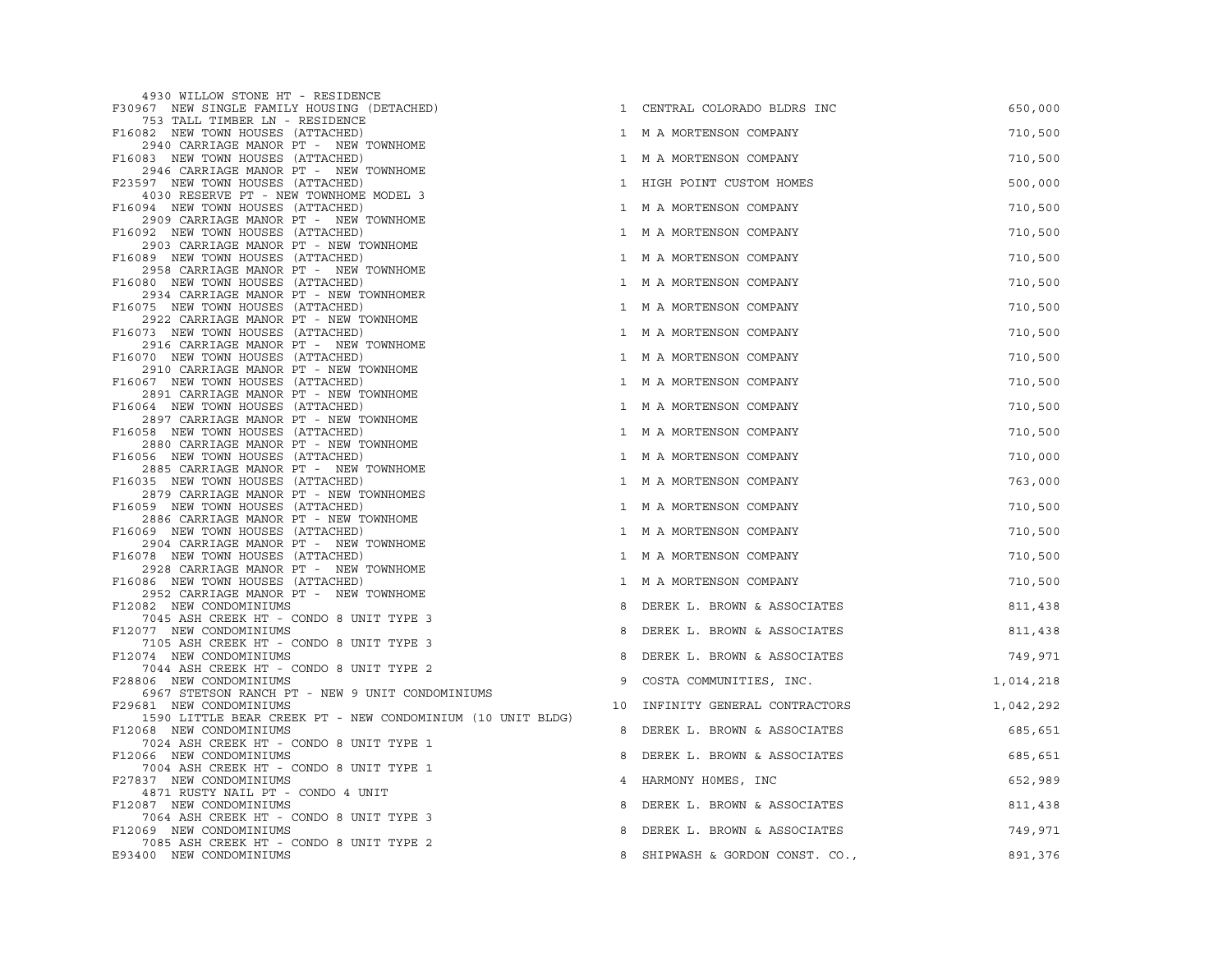| 2025 MONTURA VW - NEW CONDO - 8 UNIT                                                                          |                |                                 |              |
|---------------------------------------------------------------------------------------------------------------|----------------|---------------------------------|--------------|
| F00129 NEW CONDOMINIUMS                                                                                       | 8              | SHIPWASH & GORDON CONST. CO.,   | 720,714      |
| 1995 MONTURA VW101-204 - NEW CONDOMINUMS 8 UNITS<br>F12071 NEW CONDOMINIUMS                                   | 8              | DEREK L. BROWN & ASSOCIATES     | 749,971      |
| 7125 ASH CREEK HT - CONDO 8 UNIT TYPE 2                                                                       |                |                                 |              |
| F09199 NEW CONDOMINIUMS                                                                                       | 8              | EAGLE VIEW HOMES                | 812,072      |
| 2280 E LA SALLE ST - NEW CONDOMINIMUMS - 8 UNITS<br>F24275 NEW CONDOMINIUMS                                   | 8              | GORDON CONSTRUCTION CO., INC.   | 891,376      |
| 1935 MONTURA VW - 8 UNIT CONDO                                                                                |                |                                 |              |
| F23215 NEW CONDOMINIUMS                                                                                       | $\mathbf 0$    | HARMONY HOMES, INC              | 621,172      |
| 4870 RUSTY NAIL PT - 4-UNIT CONDOMINIUM                                                                       |                |                                 |              |
| F23213 NEW CONDOMINIUMS                                                                                       | $\circ$        | HARMONY HOMES, INC              | 621,172      |
| 4886 RUSTY NAIL PT - 4-UNIT CONDOMINIUM<br>F22402 NEW CONDOMINIUMS                                            |                | 33 M A MORTENSON COMPANY        | 23, 118, 178 |
| 755 EL POMAR RD - 33 UNIT CONDO'S - FOUNDATION ONLY                                                           |                |                                 |              |
| F32832 NEW CONDOMINIUMS                                                                                       |                | 4 HARMONY HOMES, INC            | 684,710      |
| 4887 RUSTY NAIL PT - NEW CONDO (4 UNIT)<br>F07496 NEW CONDOMINIUMS                                            |                | 6 HARMONY HOMES, INC            | 1,086,080    |
| 1447 MADISON RIDGE HT - CONDO 6-UNIT                                                                          |                |                                 |              |
| E95759 NEW CONDOMINIUMS                                                                                       | -6             | UNIVERSAL DEVELOPMENT, INC.     | 800,415      |
| 1563 MONTEREY RD - 6 UNIT CONDO                                                                               |                |                                 |              |
| F21003 NEW CONDOMINIUMS<br>1610 LITTLE BEAR CREEK PT - CONDOMINIUM BUILDING UNITS A THRU J (10 UNIT BUILDING) |                | 10 INFINITY GENERAL CONTRACTORS | 1,042,292    |
| E99677 NEW CONDOMINIUMS                                                                                       |                | 6 HARMONY HOMES, INC            | 1,027,779    |
| 1463 MADISON RIDGE HT - NEW CONDO BUILDING - 6 UNITS                                                          |                |                                 |              |
| F18555 NEW CONDOMINIUMS                                                                                       |                | 20 MYCO DEVELOPMENT, LLC.       | 3,197,989    |
| 605 COUGAR BLUFF PT - NEW 20 UNIT COND                                                                        |                |                                 |              |
| F16165 NEW CONDOMINIUMS<br>6678 BETHESDA PT - NEW CONDO BUILDING TYPE B                                       |                | 4 COLORADO RANCH HOMES, LLC.    | 561,952      |
| F03828 NEW CONDOMINIUMS                                                                                       |                | 6 HARMONY HOMES, INC            | 1,086,080    |
| 2237 STEPPING STONES WYA-F - NEW CONDO 6 UNIT BLDG                                                            |                |                                 |              |
| F03776 NEW CONDOMINIUMS<br>417 E KIOWA ST1201-1206 - INT FINISH - 6 PENTHOUSE CONDO UNITS                     |                | 6 G E JOHNSON CONSTR CO, INC    | 815,000      |
| F13752 NEW CONDOMINIUMS                                                                                       |                | 4 COLORADO RANCH HOMES, LLC.    | 561,952      |
| 6689 BETHESDA PTA-D - NEW CONDO BUILDING                                                                      |                |                                 |              |
| F02890 NEW CONDOMINIUMS                                                                                       |                | 4 COLORADO RANCH HOMES, LLC.    | 519,178      |
| 6679 BETHESDA PTA, B, C, D - NEW CONDO BUILDING TYPE W (4 UNIT)<br>F12089 NEW CONDOMINIUMS                    | 8              | DEREK L. BROWN & ASSOCIATES     | 811,438      |
| 7084 ASH CREEK HT - CONDO 8 UNIT TYPE 3                                                                       |                |                                 |              |
| F14248 NEW CONDOMINIUMS                                                                                       | 6              | TRI STAR CONSTRUCTION WEST      | 942,290      |
| 5974 EAGLE HILL HT - NEW CONDO'S 6 UNITS                                                                      |                |                                 |              |
| F14246 NEW CONDOMINIUMS<br>5973 EAGLE HILL HT - NEW CONDO'S 10 UNITS                                          | 10             | TRI STAR CONSTRUCTION WEST      | 2,128,360    |
| F14245 NEW CONDOMINIUMS                                                                                       | 6              | TRI STAR CONSTRUCTION WEST      | 1,027,304    |
| 5933 EAGLE HILL HT - NEW CONDOS 6 UNITS                                                                       |                |                                 |              |
| F34081 NEW CONDOMINIUMS                                                                                       | $\overline{4}$ | COSTA COMMUNITIES, INC.         | 529,592      |
| 4879 KERRY LYNN VW - NEW CONDO (4-UNIT)<br>F33656 NEW CONDOMINIUMS                                            | 8              | GORDON CONSTRUCTION CO., INC.   | 891,376      |
| 1816 MONTURA VW - NEW CONDOMINIUM - 8 UNIT                                                                    |                |                                 |              |
| F12789 NEW CONDOMINIUMS                                                                                       | 8              | GORDON CONSTRUCTION CO., INC.   | 891,376      |
| 1965 MONTURA VW - NEW CONDO - 8 UNIT<br>F33296 NEW FIVE OR MORE FAMILY BUILDINGS                              |                |                                 |              |
| 1550 PEREGRINE VISTA HTBLD 3 - APARTMENT BUILDING 24 UNITS                                                    |                | 24 APARTMENT BUILDERS, LTD.     | 1,449,940    |
| F33304 NEW FIVE OR MORE FAMILY BUILDINGS                                                                      |                | 24 APARTMENT BUILDERS, LTD.     | 1,449,940    |
| 1490 FALCON VALLEY HTBLD 14 - APARTMENT BUILDING 24 UNITS                                                     |                |                                 |              |
| F33301 NEW FIVE OR MORE FAMILY BUILDINGS                                                                      |                | 24 APARTMENT BUILDERS, LTD.     | 1,449,940    |
| 1405 FALCON VALLEY HTBLD 11 - APARTMENT BUILDING 24 UNITS<br>E93661 NEW FIVE OR MORE FAMILY BUILDINGS         |                | 15 COLORADO FIRST CONSTRUCTION  | 1,154,068    |
| 965 HILLSIDE RIDGE PT - NEW APARTMENTS {15 UNIT} BLDG B                                                       |                |                                 |              |
| E93660 NEW FIVE OR MORE FAMILY BUILDINGS                                                                      |                | 15 COLORADO FIRST CONSTRUCTION  | 1,154,068    |
| 945 HILLSIDE RIDGE PT - NEW APARTMENTS {15 UNITS} BLDG B<br>F33310 NEW FIVE OR MORE FAMILY BUILDINGS          |                | 16 APARTMENT BUILDERS, LTD.     | 1,741,431    |
|                                                                                                               |                |                                 |              |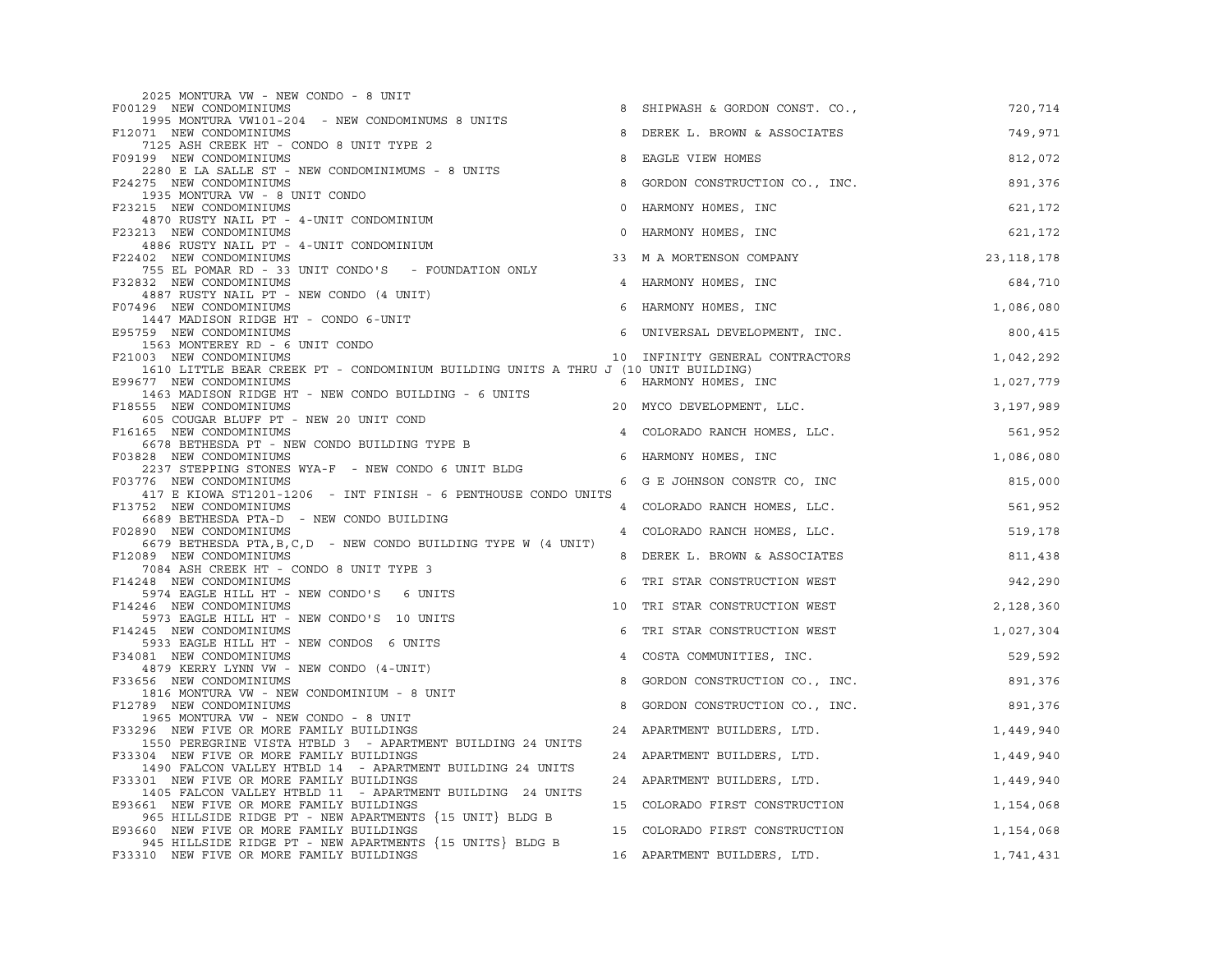| 1520 PEREGRINE VISTA HTBLD 5 - APARTMENT BUILDING 16 UNITS                                                                       |                |                                  |           |
|----------------------------------------------------------------------------------------------------------------------------------|----------------|----------------------------------|-----------|
| F33315 NEW FIVE OR MORE FAMILY BUILDINGS                                                                                         |                | 16 APARTMENT BUILDERS, LTD.      | 1,457,293 |
| 1450 FALCON VALLEY HTBLD 13 - APARTMENT BUILDING 16 UNITS<br>E93659 NEW FIVE OR MORE FAMILY BUILDINGS                            |                | 15 COLORADO FIRST CONSTRUCTION   | 1,154,068 |
| 925 HILLSIDE RIDGE PT - NEW APARTMENTS {15 UNIT} BLDG B<br>F33314 NEW FIVE OR MORE FAMILY BUILDINGS                              |                | 16 APARTMENT BUILDERS, LTD.      | 1,457,293 |
| 1455 PEREGRINE VISTA HTBLD 8 - APARTMENT BUILDING 16 UNITS<br>F33313 NEW FIVE OR MORE FAMILY BUILDINGS                           |                | 16 APARTMENT BUILDERS, LTD.      | 1,741,431 |
| 1445 FALCON VALLEY HTBLD 10 - APARTMENT BUILDING 16 UNITS                                                                        |                |                                  |           |
| F33312 NEW FIVE OR MORE FAMILY BUILDINGS<br>1665 PEREGRINE VISTA HTBLD 7 - APARTMENT BUILDING 16 UNITS                           |                | 16 APARTMENT BUILDERS, LTD.      | 1,741,431 |
| F33309 NEW FIVE OR MORE FAMILY BUILDINGS                                                                                         |                | 16 APARTMENT BUILDERS, LTD.      | 1,741,431 |
| 1605 PEREGRINE VISTA HTBLD 1 - APARTMENT BULDING 16 UNITS<br>F33307 NEW FIVE OR MORE FAMILY BUILDINGS                            |                | 18 APARTMENT BUILDERS, LTD.      | 1,603,855 |
| 1545 PEREGRINE VISTA HTBLD 4 - APARTMENT BUILDING 18 UNITS<br>F33306 NEW FIVE OR MORE FAMILY BUILDINGS                           |                | 18 APARTMENT BUILDERS, LTD.      | 1,603,855 |
| 1575 PEREGRINE VISTA HTBLD 2 - APARTMENT BUILDING 18 UNITS                                                                       |                |                                  |           |
| F33302 NEW FIVE OR MORE FAMILY BUILDINGS<br>1485 FALCON VALLEY HTBLD 12 - APT BUILDING 24 UNITS (CHG FROM PEREGRINE VISTA 12/28) |                | 24 APARTMENT BUILDERS, LTD.      | 1,449,940 |
| F33298 NEW FIVE OR MORE FAMILY BUILDINGS                                                                                         |                | 24 APARTMENT BUILDERS, LTD.      | 1,449,940 |
| 1460 PEREGRINE VISTA HTBLD 9 - APARTMENT BUILDING 24 UNITS                                                                       |                |                                  |           |
| F33297 NEW FIVE OR MORE FAMILY BUILDINGS<br>1670 PEREGRINE VISTA HTBLD 6 - APARTMENT BUILDING 24 UNITS                           |                | 24 APARTMENT BUILDERS, LTD.      | 1,449,940 |
| E93657 NEW FIVE OR MORE FAMILY BUILDINGS                                                                                         |                | 15 COLORADO FIRST CONSTRUCTION   | 1,154,068 |
| 905 HILLSIDE RIDGE PT - NEW APARTMENTS {15 UNITS} BUILDING A<br>F30999 NEW AMUSEMENT AND RECREATION BUILDINGS                    |                | 0 BRYAN CONSTRUCTION, INC.       | 2,562,413 |
| 4379 TUTT BD - NEW RECREATION BLDG (RESTRICTION LIFTED 12-07-04)<br>F07824 NEW AMUSEMENT AND RECREATION BUILDINGS                |                | 0 M A MORTENSON COMPANY          | 3,283,363 |
| 15 LAKE CR - NEW EVENTS CENTER-FDN ONLY-SS/FIN 09-24-04                                                                          |                |                                  |           |
| F05593 NEW AMUSEMENT AND RECREATION BUILDINGS<br>10301 ANGELES RD - NEW RECREATION CENTER                                        |                | 0 THOMAS GEN. CONTRACTORS, INC.  | 1,529,159 |
| F01348 NEW CHURCHES AND OTHER RELIGIOUS BUILDINGS                                                                                |                | 0 COLARELLI CONSTRUCTION, INC.   | 1,540,757 |
| 8292 WOODMEN VALLEY VW - NEW CHURCH - FDTN ONLY, SS/FIN 5/18/04<br>F00585 NEW CHURCHES AND OTHER RELIGIOUS BUILDINGS             |                | 0 NUNN CONSTRUCTION INC          | 1,357,110 |
| 8755 SCARBOROUGH DR - NEW CHURCH<br>F23632 NEW CHURCHES AND OTHER RELIGIOUS BUILDINGS                                            | $\overline{0}$ | W. O. DANIELSON CONST. CO. LTD   | 1,650,000 |
| 8610 SCARBOROUGH DR - NEW CHURCH<br>F07461 NEW CHURCHES AND OTHER RELIGIOUS BUILDINGS                                            |                | 0 J. E. DUNN CONSTRUCTION CO.    | 1,667,000 |
| 11060 TEACHOUT RD - NEW CHURCH                                                                                                   |                |                                  |           |
| F18323 NEW CHURCHES AND OTHER RELIGIOUS BUILDINGS<br>10865 BLACK FOREST RD - NEW CHURCH                                          |                | 0 DUDLEY DEVELOPMENT, INC        | 1,985,544 |
| F04034 NEW CHURCHES AND OTHER RELIGIOUS BUILDINGS<br>5605 N MARKSHEFFEL RD - NEW CHURCH ( ZONING APP'D FOR CO PER TR)            |                | 0 ED GREEN & SON CONSTRUCTION    | 734,607   |
| E94605 NEW CHURCHES AND OTHER RELIGIOUS BUILDINGS                                                                                |                | 0 CGM SERVICES, INC.             | 1,953,976 |
| 4120 E FOUNTAIN BD - NEW CHURCH<br>F07239 NEW INDUSTRIAL BUILDINGS (MANUFACTURING ETC)                                           |                | 0 FRED FLETEMEYER CO GEN CNTR IN | 625,000   |
| 2540 E LAS VEGAS ST - NEW FACTORY STORAGE BLD/ SS & FINISH 8-23-04                                                               |                |                                  |           |
| F17422 NEW INDUSTRIAL BUILDINGS (MANUFACTURING ETC)<br>11130 CHARTER OAK RANCH RD - MANUFACTURED BUILDINF/ MFR PLANT             |                | 0 BRYAN CONSTRUCTION, INC.       | 588, 307  |
| F17415 NEW INDUSTRIAL BUILDINGS (MANUFACTURING ETC)<br>11110 CHARTER OAK RANCH RD - MANUFACTURING BUILDING/ MFR PLANT            |                | 0 BRYAN CONSTRUCTION, INC.       | 2,351,631 |
| F15868 NEW INDUSTRIAL BUILDINGS (MANUFACTURING ETC)                                                                              |                | 0 HOFFMAN CONSTRUCT. CO./AMERICA | 9,692,547 |
| 1575 W GARDEN OF THE GODS RD - INTERIOR FINISH - MANUFACTURING (F23 MOD 2 P874)<br>F16439 NEW PARKING GARAGES                    |                | 0 TROPWEN ENTERPRISES, LLC.      | 1,603,800 |
| 2348 BRIAR RIDGE PT - PARKING GARAGE FINISH & INTERIOR FINISH<br>E97916 NEW PARKING GARAGES                                      |                |                                  |           |
| 1400 E BOULDER ST - ELEVATED DRIVE RAMP/PARKING GARAGE                                                                           |                | 0 TURNER CONSTRUCTION COMPANY    | 1,059,000 |
| F01685 NEW SERVICE STATIONS AND REPAIR GARAGES                                                                                   |                | 0 DENEUVE CONSTRUCTION SERVICES  | 501,603   |
| 740 ABBOT LN - NEW REPAIR GARAGE<br>F27200 NEW SERVICE STATIONS AND REPAIR GARAGES                                               |                | 0 HAIGH CONSTRUCTION, INC.       | 776,000   |
| 7005 AUSTIN BLUFFS PY - NEW REPAIR GARAGE W/CAR WASH - AUTO LUBE<br>E94899 NEW SERVICE STATIONS AND REPAIR GARAGES               |                | 0 DENEUVE CONSTRUCTION SERVICES  |           |
|                                                                                                                                  |                |                                  | 650,000   |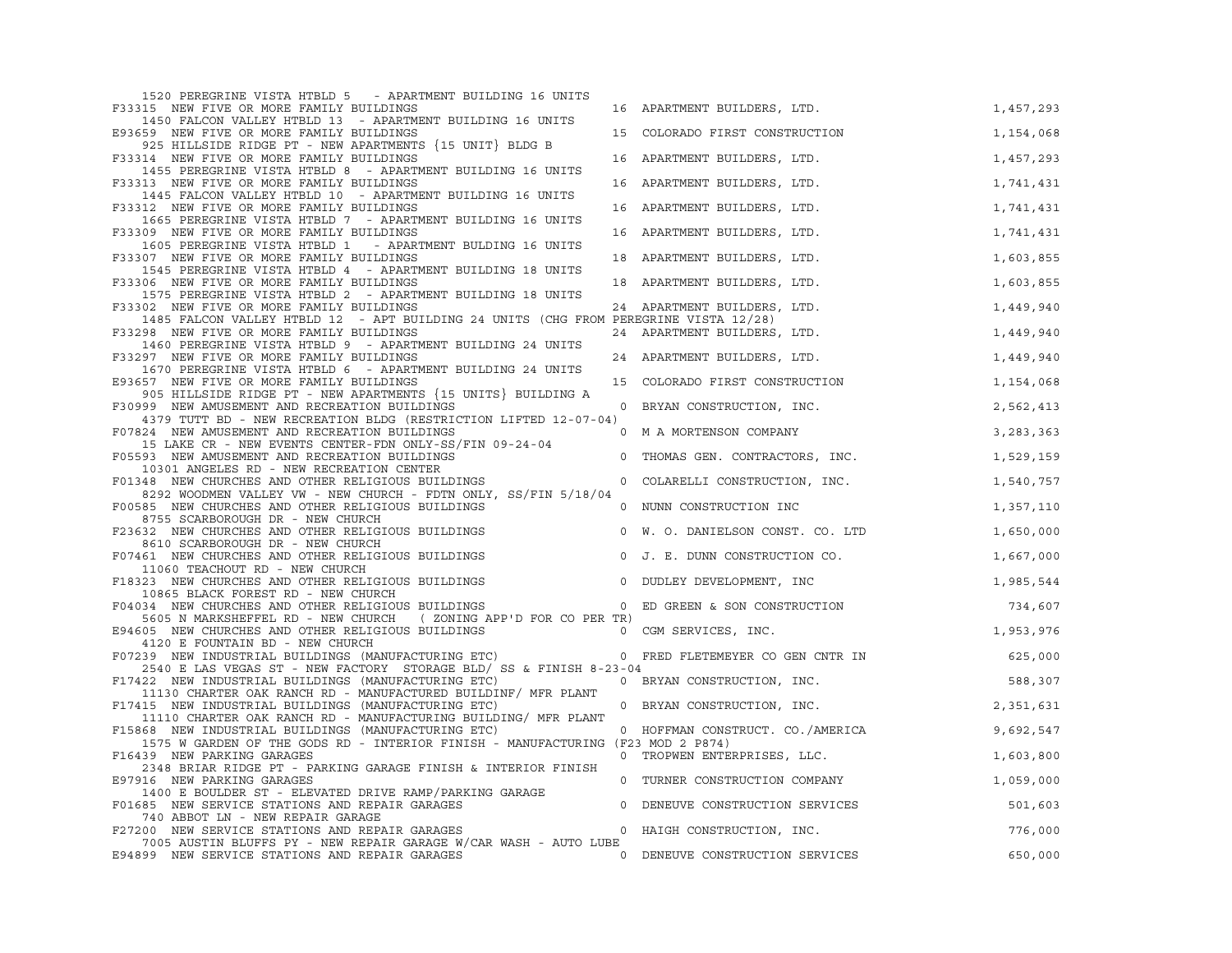| 5710 E WOODMEN RD - NEW REPAIR GARAGE                                                                                                              |                                      |            |
|----------------------------------------------------------------------------------------------------------------------------------------------------|--------------------------------------|------------|
| F25854 NEW HOSPITALS AND OTHER INSTITUTIONS                                                                                                        | 0 TURNER CONSTRUCTION COMPANY        | 51,000,000 |
| 1400 E BOULDER STBLDG 16 - HOSPITAL-FDN ONLY (UNDRSLAB, EL & PL) AD SS & EXT SKIN<br>F07014 NEW HOSPITALS AND OTHER INSTITUTIONS                   | 0 J. E. DUNN CONSTRUCTION CO.        | 8,738,261  |
| 2925 E LAS VEGAS ST - NEW INSTITUTIONAL/DETENTION FACILITY REV 5-19-04<br>E93970 NEW OFFICES, BANKS, AND PROFESSIONAL BLDGS/INT FINISHES           | 0 HAMMERS CONSTRUCTION, INC          | 609,818    |
| 140 S PARKSIDE DR - NEW OFFICES<br>F32684 NEW OFFICES, BANKS, AND PROFESSIONAL BLDGS/INT FINISHES                                                  | 1,100,000<br>0 PORTER BROTHERS, INC. |            |
| 4090 CENTER PARK DR - NEW OFFICE / WAREHOUSE<br>F12388 NEW OFFICES, BANKS, AND PROFESSIONAL BLDGS/INT FINISHES                                     | 0 THOMAS GEN. CONTRACTORS, INC.      | 518,410    |
| 3280 E WOODMEN RD - NEW OFFICE BUILDING - SHELL ONLY<br>E97353 NEW OFFICES, BANKS, AND PROFESSIONAL BLDGS/INT FINISHES<br>$\circ$                  | WANER CONSTRUCTION CO., INC.         | 820,000    |
| 2930 S ACADEMY BD - NEW BANK<br>F31415 NEW OFFICES, BANKS, AND PROFESSIONAL BLDGS/INT FINISHES                                                     | 0 HAMMERS CONSTRUCTION, INC          | 637,484    |
| 5650 INDUSTRIAL PL - NEW SHELL - OFFICE/WAREHOUSE<br>F11493 NEW OFFICES, BANKS, AND PROFESSIONAL BLDGS/INT FINISHES                                | 0 ACCESS CONSTRUCTION CO., INC.      | 545,380    |
| 19775 MITCHELL AV - NEW OFFICE/WAREHOUSE (TAX 2004-1456)                                                                                           |                                      |            |
| F11466 NEW OFFICES, BANKS, AND PROFESSIONAL BLDGS/INT FINISHES<br>3650 REBECCA LN - NEW OFFICES                                                    | 0 ART C KLEIN CONSTRUCTION, INC.     | 694,598    |
| E96073 NEW OFFICES, BANKS, AND PROFESSIONAL BLDGS/INT FINISHES<br>$\circ$<br>6140 TUTT BD - SHELL BUILDING - OFFICE                                | COLORADO COMMERCIAL BLDRS.           | 888,276    |
| E96019 NEW OFFICES, BANKS, AND PROFESSIONAL BLDGS/INT FINISHES<br>$\circ$<br>2105 ACADEMY CRUNITS A&B - MEDICAL OFFICE                             | MAHLER GC, GEN. CONTRACT. CO.        | 604,364    |
| F11094 NEW OFFICES, BANKS, AND PROFESSIONAL BLDGS/INT FINISHES<br>9420 BRIAR VILLAGE PTD - SHELL BUILDING/ TO FINISH {E02241}                      | 0 TROPWEN ENTERPRISES, LLC.          | 829,161    |
| F26320 NEW OFFICES, BANKS, AND PROFESSIONAL BLDGS/INT FINISHES                                                                                     | 0 ACCESS CONSTRUCTION CO., INC.      | 566,655    |
| 835 HWY 105 - SHELL BUILDING STORAGE/OFFICE<br>F09919 NEW OFFICES, BANKS, AND PROFESSIONAL BLDGS/INT FINISHES                                      | 0 BUTLER CONSTRUCTION CO             | 2,012,561  |
| 4260 BUCKINGHAM DR - SHELL ONLY - OFF/WHSE ( UNDERGND ELEC, PLUM, MECH ALSO}<br>F09527 NEW OFFICES, BANKS, AND PROFESSIONAL BLDGS/INT FINISHES     | 0 ALEXANDHER BUILDING CO., INC.      | 630,000    |
| 1795 JET WING DR200 - INT FINISH - OFFICE<br>F00031 NEW OFFICES, BANKS, AND PROFESSIONAL BLDGS/INT FINISHES<br>$\Omega$                            | COLORADO COMMERCIAL BLDRS.           | 786,698    |
| 5410 POWERS CENTER PT - SHELL OFFICE BLDG<br>F08822 NEW OFFICES, BANKS, AND PROFESSIONAL BLDGS/INT FINISHES                                        | 0 ED GREEN & SON CONSTRUCTION        | 548,439    |
| 5739 OBSERVATION CT - OFFICE WAREHOUSE (W/COLD STORAGE) CHG FROM 5735                                                                              |                                      |            |
| F22414 NEW OFFICES, BANKS, AND PROFESSIONAL BLDGS/INT FINISHES<br>7025 MESA RIDGE PY - NEW OFFICE BUILDING                                         | 0 SWINERTON BUILDERS                 | 1,360,000  |
| E93759 NEW OFFICES, BANKS, AND PROFESSIONAL BLDGS/INT FINISHES<br>$\circ$<br>5830 STETSON HILLS BD - NEW BANK                                      | COLORADO CONSTRUCTORS & ASSOC        | 997,919    |
| F21105 NEW OFFICES, BANKS, AND PROFESSIONAL BLDGS/INT FINISHES<br>3260 E WOODMEN RD - OFFICE BUILDING (SHELL)                                      | 0 THOMAS GEN. CONTRACTORS, INC.      | 644,792    |
| E99689 NEW OFFICES, BANKS, AND PROFESSIONAL BLDGS/INT FINISHES<br>$\circ$<br>565 AUTOMOTIVE DR - NEW OFFICES/SHOWROOM/STORAGE                      | NUNN CONSTRUCTION INC                | 1,228,028  |
| F21004 NEW OFFICES, BANKS, AND PROFESSIONAL BLDGS/INT FINISHES<br>$\mathbf{0}$                                                                     | BALDWIN ENTERPRISES                  | 520,000    |
| 5550 POWERS CENTER PT - NEW BANK<br>F19330 NEW OFFICES, BANKS, AND PROFESSIONAL BLDGS/INT FINISHES<br>$\Omega$                                     | GERALD H PHIPPS INC                  | 777,000    |
| 15844 JACKSON CREEK PY - NEW OFFICE BUILDING - BANK<br>E95029 NEW OFFICES, BANKS, AND PROFESSIONAL BLDGS/INT FINISHES                              | 0 ALEXANDHER BUILDING CO., INC.      | 643,350    |
| 6110 BARNES RD - NEW OFFICE BUILDING (DENTAL)<br>F16576 NEW OFFICES, BANKS, AND PROFESSIONAL BLDGS/INT FINISHES<br>$\circ$                         | CHRISTOFFERSON COMM BLDRS INC        | 730,000    |
| 3190 NEW CENTER PT - NEW RESTAURANT<br>F02798 NEW OFFICES, BANKS, AND PROFESSIONAL BLDGS/INT FINISHES<br>$\mathbf 0$                               | CENTURY COMMERCIAL BLDRS. CORP       | 1,013,135  |
| 5520 LIBRARY LN - SHELL BUILDING/OFFICE<br>F02689 NEW OFFICES, BANKS, AND PROFESSIONAL BLDGS/INT FINISHES                                          | 0 HAMMERS CONSTRUCTION, INC          | 1,129,524  |
| 3440 N CAREFREE CR - SHELL OFFICE                                                                                                                  |                                      |            |
| F14859 NEW OFFICES, BANKS, AND PROFESSIONAL BLDGS/INT FINISHES<br>$\mathbf 0$<br>3175 E PLATTE AV - NEW BANK                                       | WANER CONSTRUCTION CO., INC.         | 850,000    |
| F01751 NEW OFFICES, BANKS, AND PROFESSIONAL BLDGS/INT FINISHES<br>$\circ$<br>6215 CORPORATE DR - NEW OFFICE BUILDING{CORE & SHELL ONLY}            | BRYAN CONSTRUCTION, INC.             | 871,231    |
| F14165 NEW OFFICES, BANKS, AND PROFESSIONAL BLDGS/INT FINISHES<br>$\mathbf 0$<br>6340 BARNES RD - NEW MED OFC BLDG; CHG FR 4565 MEDICAL VW 9/28/04 | COLARELLI CONSTRUCTION, INC.         | 2,200,000  |
| F13064 NEW OFFICES, BANKS, AND PROFESSIONAL BLDGS/INT FINISHES                                                                                     | 0 MAHLER GC, GEN. CONTRACT. CO.      | 1,019,486  |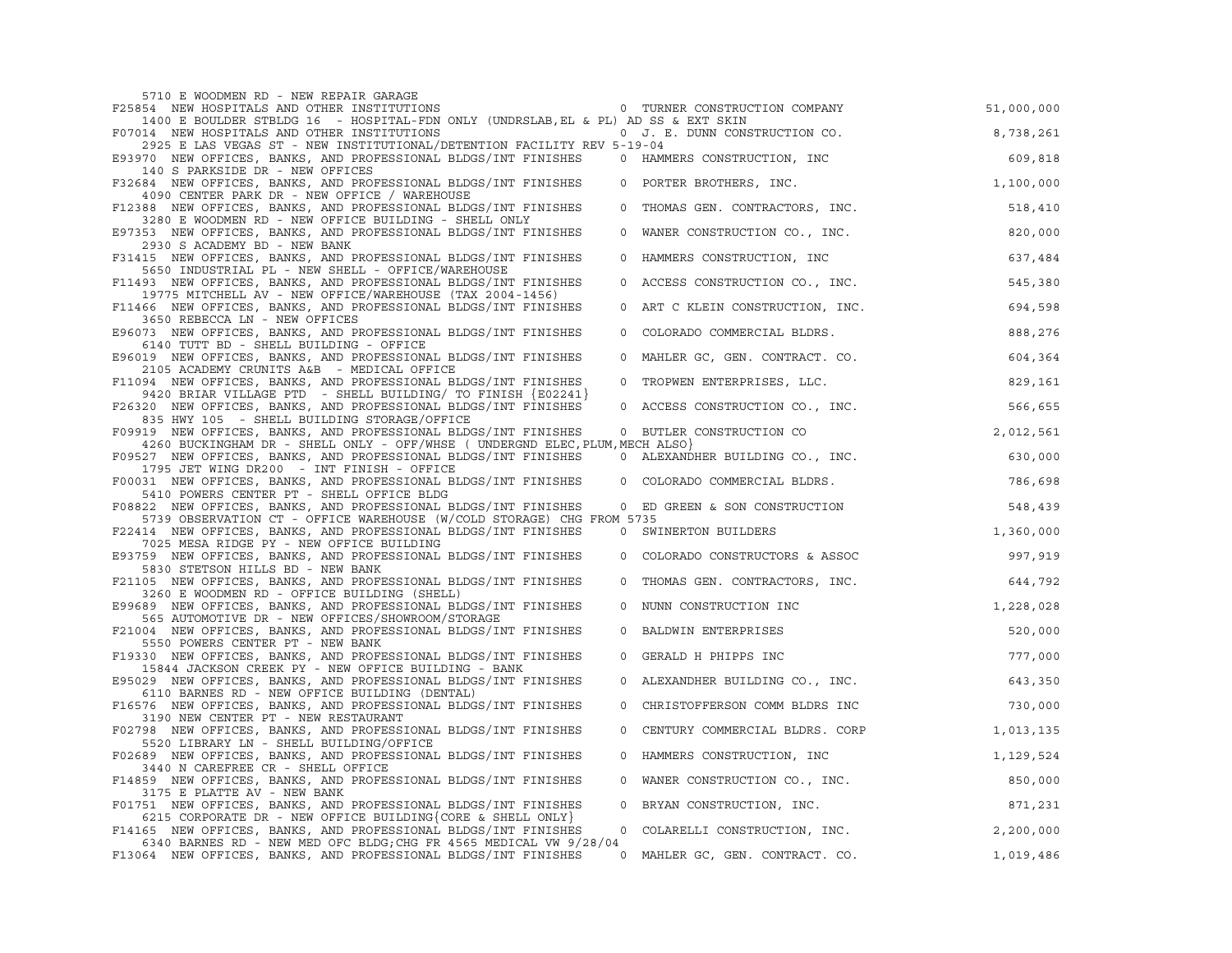| 5725 ERINDALE DR - NEW OFFICE BUILDING - SHELL ONLY                                                                                                                                                           |                                      |           |
|---------------------------------------------------------------------------------------------------------------------------------------------------------------------------------------------------------------|--------------------------------------|-----------|
| F12915 NEW OFFICES, BANKS, AND PROFESSIONAL BLDGS/INT FINISHES                                                                                                                                                | 0 BRYAN CONSTRUCTION, INC.           | 1,674,000 |
| 7455 TEST DR - AUTO DEALERSHIP<br>F33290 NEW OFFICES, BANKS, AND PROFESSIONAL BLDGS/INT FINISHES                                                                                                              | 0 ELDER CONSTRUCTION, INC            | 1,050,000 |
| 6250 PALMER PARK BD - NEW OFFICES & TREATMENT<br>F32878 NEW OFFICES, BANKS, AND PROFESSIONAL BLDGS/INT FINISHES                                                                                               | 0 MURPHY CONSTRUCTORS OF C/S INC     | 1,040,975 |
| 2620 TENDERFOOT HILL ST - NEW OFFICES<br>F12677 NEW OFFICES, BANKS, AND PROFESSIONAL BLDGS/INT FINISHES<br>$\circ$                                                                                            | EXECUTIVE CUSTOM HOMES               | 1,099,376 |
| 12265 ORACLE BD - NEW OFFICE BLDG - SHELL ONLY<br>F31826 NEW PUBLIC SERVICES & UTILITIES BUILDINGS<br>$\circ$                                                                                                 | THOMAS GEN. CONTRACTORS, INC.        | 983,471   |
| 3667 E BIJOU ST - NEW FIRE MAINTENANCE FACILITY ( FOUNDATION ONLY)<br>F00016 NEW PUBLIC SERVICES & UTILITIES BUILDINGS                                                                                        | 0 GOLDEN TRIANGLE CONSTRUCTION       | 1,470,000 |
| 6755 RANGEWOOD DR - NEW FIRESTATION                                                                                                                                                                           |                                      |           |
| E98887 NEW PUBLIC SERVICES & UTILITIES BUILDINGS<br>701 E LAS VEGAS ST - LABORTORY BUILDING - OFFICES {SOILS BOOK ON SHELF}                                                                                   | 0 GERALD H PHIPPS INC                | 7,000,000 |
| F02339 NEW PUBLIC SERVICES & UTILITIES BUILDINGS<br>18460 ROLLER COASTER RD - NEW FIRE STATION                                                                                                                | 0 THOMAS GEN. CONTRACTORS, INC.      | 533,500   |
| F32887 NEW PUBLIC SERVICES & UTILITIES BUILDINGS                                                                                                                                                              | 0 CLASSIC GEN. CONTRACTORS, INC.     | 550,000   |
| 13671 ROLLER COASTER RD - PUMP HOUSE<br>F30174 NEW SCHOOLS AND OTHER EDUCATIONAL BUILDINGS                                                                                                                    | 0 T-BONE CONSTRUCTION, INC.          | 1,890,683 |
| 780 VONDELPARK DR - GYMNASTICS SCHOOL & OFFICES (WALK - OVER 6 MO)<br>F13687 NEW SCHOOLS AND OTHER EDUCATIONAL BUILDINGS                                                                                      | 0 DSP BUILDERS INC                   | 1,206,923 |
| 1175 KELLY JOHNSON BD - NEW PRIVATE UNIVERSITY<br>F32789 STORES AND OTHER RETAIL BUILDINGS/INT FINISHES 60 PEAK PROFESSIONAL CONTRS INC                                                                       |                                      |           |
| 7425 N ACADEMY BD - NEW SHELL RETAIL                                                                                                                                                                          |                                      | 1,297,300 |
| F32788 STORES AND OTHER RETAIL BUILDINGS/INT FINISHES<br>$\circ$<br>7325 N ACADEMY BD - NEW SHELL RETAIL                                                                                                      | PEAK PROFESSIONAL CONTRS INC         | 700,700   |
| F30998 STORES AND OTHER RETAIL BUILDINGS/INT FINISHES<br>$\circ$<br>3826 BLOOMINGTON ST - NEW RETAIL STORE                                                                                                    | COLORADO STRUCTURES INC<br>1,049,375 |           |
| F30134 STORES AND OTHER RETAIL BUILDINGS/INT FINISHES                                                                                                                                                         | 0 HAIGH CONSTRUCTION, INC.           | 590,000   |
| 4720 CENTER VALLEY DR - NEW RETAIL NURSERY (FOUNTAIN TAX 04-399)<br>F01197 STORES AND OTHER RETAIL BUILDINGS/INT FINISHES 6 0 J. C. FELDMAN CONSTRUCTION                                                      |                                      | 501,023   |
| 5720 E WOODMEN RD - NEW RETAIL BUILDING - TIRE STORE<br>F00617 STORES AND OTHER RETAIL BUILDINGS/INT FINISHES                                                                                                 | 0 COLORADO STRUCTURES INC            | 1,200,000 |
| 3150 NEW CENTER PT - NEW RETAIL<br>F26982 STORES AND OTHER RETAIL BUILDINGS/INT FINISHES                                                                                                                      | 0 CATAMOUNT CONSTRUCTORS, INC.       | 760,000   |
| 7392 MCLAUGHLIN RD - NEW RETAIL STORE<br>$\overline{4}$<br>F24451 STORES AND OTHER RETAIL BUILDINGS/INT FINISHES                                                                                              | CHARLES E ENGLUND                    | 1,199,256 |
| 906 MANITOU AV - NEW RETAIL W/LOFTS (MIXED USE)                                                                                                                                                               |                                      |           |
| FROM SUG MANITOURY - NEW KEIALL W/DOLTS (INLER VOR)<br>E93874 STORES AND OTHER RETAIL BUILDINGS/INT FINISHES 0 T-BONE CONSTRUCTION, INC.<br>1103 ACADEMY PARK LP - NEW RETAIL - CAR DEALERSHIP - REV 06-16-04 |                                      | 2,146,893 |
| F23850 STORES AND OTHER RETAIL BUILDINGS/INT FINISHES<br>6870 GALLEY RD - STRIP MALL                                                                                                                          | 0 EAGLE CONSTRUCTION COMPANY         | 563,000   |
| E99944 STORES AND OTHER RETAIL BUILDINGS/INT FINISHES<br>5490 E WOODMEN RD - NEW RESTAURANT                                                                                                                   | 0 SPRUNG CONSTRUCTION, INC.          | 795,400   |
| F21897 STORES AND OTHER RETAIL BUILDINGS/INT FINISHES                                                                                                                                                         | 0 T-BONE CONSTRUCTION, INC.          | 961,490   |
| 1580 AUTO MALL LP - NEW AUTOMOBILE DEALERSHIP (REV MECH ONLY 08-23-04)<br>E92892 STORES AND OTHER RETAIL BUILDINGS/INT FINISHES                                                                               | 0 BUILT-RITE CONSTRUCTION, LLC.      | 2,565,000 |
| 1101 MOTOR CITY DR - PARTIAL REMODEL AND ADDITION ONLY BLDG ${B}$<br>$\mathcal{L}$<br>E95558 STORES AND OTHER RETAIL BUILDINGS/INT FINISHES                                                                   | 0 PEAK PROFESSIONAL CONTRS INC       | 2,843,380 |
| 1922 SOUTHGATE RD - NEW SHELL BUILDING - RETAIL                                                                                                                                                               |                                      |           |
| F21365 STORES AND OTHER RETAIL BUILDINGS/INT FINISHES<br>5948 STETSON HILLS BD - NEW RETAIL - SHELL ONLY                                                                                                      | 0 THE COPESTONE CO                   | 1,126,700 |
| F21355 STORES AND OTHER RETAIL BUILDINGS/INT FINISHES<br>7285 COMMERCE CENTER DR - NEW RESTAURANT                                                                                                             | 0 ALEXANDER INDUSTRIES, INC.         | 650,000   |
| F20528 STORES AND OTHER RETAIL BUILDINGS/INT FINISHES<br>$\circ$<br>730 AUTOMOTIVE DR - AUTOMOTIVE DEALERSHIP                                                                                                 | ART C KLEIN CONSTRUCTION, INC.       | 3,812,000 |
| F18804 STORES AND OTHER RETAIL BUILDINGS/INT FINISHES<br>$\circ$<br>15932 JACKSON CREEK PY - NEW SHELL BUILDING (RETAIL)                                                                                      | COLORADO STRUCTURES INC              | 550,000   |
| F05952 STORES AND OTHER RETAIL BUILDINGS/INT FINISHES                                                                                                                                                         | 0 KEY CONSTRUCTION, INC.             | 600,000   |
| 2925 NEW CENTER PT - RESTAURANT<br>E95025 STORES AND OTHER RETAIL BUILDINGS/INT FINISHES                                                                                                                      | 0 PRIMAX CONSTRUCTION, INC.          | 504,107   |
|                                                                                                                                                                                                               |                                      |           |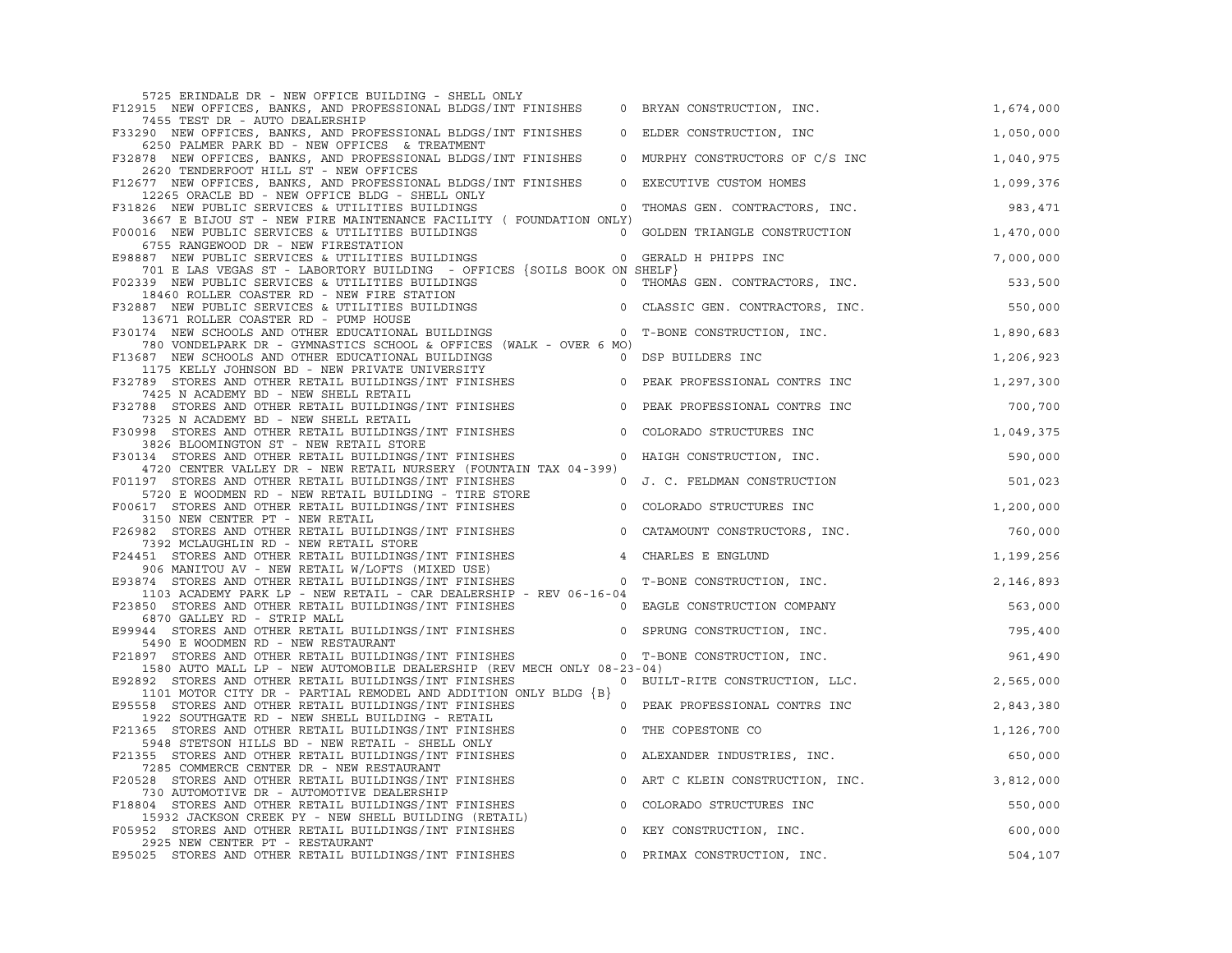| 7960 FOUNTAIN MESA RD - NEW RETAIL - AUTO PARTS STORE                                                                                                                                                                                |             |                                       |           |
|--------------------------------------------------------------------------------------------------------------------------------------------------------------------------------------------------------------------------------------|-------------|---------------------------------------|-----------|
| F03465 STORES AND OTHER RETAIL BUILDINGS/INT FINISHES                                                                                                                                                                                | $\circ$     | COLORADO STRUCTURES INC               | 1,879,760 |
| 3795 BLOOMINGTON ST - NEW RETAIL STORE<br>F15531 STORES AND OTHER RETAIL BUILDINGS/INT FINISHES                                                                                                                                      | $\circ$     | THE COPESTONE CO                      | 550,000   |
| 6066 STETSON HILLS BD - NEW RETAIL - SHELL ONLY<br>F02607 STORES AND OTHER RETAIL BUILDINGS/INT FINISHES                                                                                                                             |             | 0 ALEXANDHER BUILDING CO., INC.       | 601,000   |
| 1234 E WOODMEN RD - NEW RETAIL SHELL BUILDING<br>F02559 STORES AND OTHER RETAIL BUILDINGS/INT FINISHES                                                                                                                               | $\circ$     | PEAK PROFESSIONAL CONTRS INC          | 599,309   |
| 1972 SOUTHGATE RD - INT FINISH - RETAIL<br>F33157 STORES AND OTHER RETAIL BUILDINGS/INT FINISHES                                                                                                                                     | $\circ$     | MAHLER GC, GEN. CONTRACT. CO.         | 556,000   |
| 295 S 21ST ST - NEW BUILDING/RETAIL<br>F32791 STORES AND OTHER RETAIL BUILDINGS/INT FINISHES                                                                                                                                         | $\mathbb O$ | PEAK PROFESSIONAL CONTRS INC          | 832,000   |
| 7465 N ACADEMY BD - NEW SHELL RETAIL<br>F00121 NONRESIDENTIAL BUILDINGS (STORAGE SHEDS, ETC)                                                                                                                                         |             | 0 LEFEVER BUILDING SYSTEMS            | 540,000   |
| 55 RESORT PTA - RV STORAGE UNITS<br>F17394 NONRESIDENTIAL BUILDINGS (STORAGE SHEDS, ETC)                                                                                                                                             |             | 0 ALM CONCRETE, INC.                  | 1,507,216 |
| 3075 JANITELL RD - OFFICE/WAREHOUSE BUILDING<br>E98888 NONRESIDENTIAL BUILDINGS (STORAGE SHEDS, ETC)                                                                                                                                 | $\mathbb O$ | GERALD H PHIPPS INC                   | 561,000   |
| 701 E LAS VEGAS ST1/2 - GARAGE/SHOP<br>E98696 STRUCTURES OTHER THAN BUILDINGS (SWIMMING POOLS, ETC) 0 STANEK CONSTRUCTORS, INC. 4, 200,000<br>5050 BRIARGATE PY - WATER STORAGE - CONCRETE                                           |             |                                       |           |
| F12762 RESIDENTIAL ALTERATIONS (REMODEL, ADDITIONS, ETC) 0 BOB MCGRATH CONSTRUCTION<br>15 2ND ST - ADDITION TO RESIDENCE                                                                                                             |             |                                       | 678,000   |
| F07586 RESIDENTIAL GARAGES AND CARPORTS (ATT & DETACHED) 0 HOMEOWNER<br>4602 FOUNTAIN AV - DET GARAGE TO FINISH E46365                                                                                                               |             |                                       | 500,000   |
| F32450 COMMERCIAL ALTERATIONS (ADDITIONS, REMODELS, ETC)<br>F32450 COMMERCIAL ALTERATIONS (ADDITIONS, REMODELS, ETC) 0 PANATTONI CONSTRUCTION, INC.<br>1155 ACADEMY PARK LP - ADDITION TO OFFICE                                     |             |                                       | 1,000,000 |
| F30178 COMMERCIAL ALTERATIONS (ADDITIONS, REMODELS, ETC)<br>631 N TEJON ST - INTERIOR REMODEL                                                                                                                                        |             | 0 THOMAS GEN. CONTRACTORS, INC.       | 651,267   |
| F29476 COMMERCIAL ALTERATIONS (ADDITIONS, REMODELS, ETC)<br>5 W CACHE LA POUDRE ST - ADDITION / OFFICES {FOUNDATION ONLY}                                                                                                            |             | 0 SAUNDERS CONSTRUCTION INC 2,703,000 |           |
| F11220 COMMERCIAL ALTERATIONS (ADDITIONS, REMODELS, ETC)<br>7770 DRENNAN RD - ADDITION & REMODEL - OFFICE (AIRPORT)                                                                                                                  |             | 0 ART C KLEIN CONSTRUCTION, INC.      | 1,371,798 |
| F23975 COMMERCIAL ALTERATIONS (ADDITIONS, REMODELS, ETC)<br>280 E WOODMEN RD - ADDITION OF EXTERIOR ELEVATOR                                                                                                                         |             | )<br>0 COLARELLI CONSTRUCTION, INC.   | 620,000   |
| F07220 COMMERCIAL ALTERATIONS (ADDITIONS, REMODELS, ETC) 0 G E JOHNSON CONSTR CO, INC                                                                                                                                                |             |                                       | 4,000,000 |
| 5520 ASTROZON BD - WAREHOUSE ADDITION TO OFFICE/WAREHOUS (REV 5/21)<br>F19432 COMMERCIAL ALTERATIONS (ADDITIONS, REMODELS, ETC)                                                                                                      |             | 0 G E JOHNSON CONSTR CO, INC          | 738,000   |
| 301 S ROCKRIMMON BD - INT REMODEL - MANUFACTURING PLANT - DATA CENTER ADDN                                                                                                                                                           |             |                                       | 790,000   |
| E99342 COMMERCIAL ALTERATIONS (ADDITIONS, REMODELS, ETC) 0 MURPHY CONSTRUCTORS OF C/S INC<br>1860 RALPHS RIDGE - FIRE DAMAGE REPAIR - STRUCTURE<br>F06357 COMMERCIAL ALTERATIONS (ADDITIONS, REMODELS, ETC) 0 J. E. DUNN CONSTRUCTIO |             |                                       | 3,056,534 |
| 2420 E PIKES PEAK AV - INTERIOR REMODEL & LOADING DOCK REPLACEMENT                                                                                                                                                                   |             |                                       |           |
| E99002 COMMERCIAL ALTERATIONS (ADDITIONS, REMODELS, ETC)<br>6455 BROOK PARK DR - ADDITION & INT REMODEL - CHURCH                                                                                                                     |             | 0 FRANSEN/PITTMAN CONSTRUCT. CO.      | 3,400,000 |
| F06159 COMMERCIAL ALTERATIONS (ADDITIONS, REMODELS, ETC)<br>2 PENROSE BD - INT REMODEL/OFFICE                                                                                                                                        |             | 0 G E JOHNSON CONSTR CO, INC          | 687,000   |
| E93186 COMMERCIAL ALTERATIONS (ADDITIONS, REMODELS, ETC)<br>1 POURTALES RD - 4TH STORY ADDITION/INT REMODEL                                                                                                                          |             | 0 M A MORTENSON COMPANY               | 1,296,827 |
| F16610 COMMERCIAL ALTERATIONS (ADDITIONS, REMODELS, ETC)<br>8250 RAZORBACK RD - ADDITION - GARDEN CENTER                                                                                                                             |             | 0 CATAMOUNT CONSTRUCTORS, INC.        | 507,000   |
| F04732 COMMERCIAL ALTERATIONS (ADDITIONS, REMODELS, ETC) 0 PINKARD CONSTRUCTION COMPANY<br>1128 N CASCADE AV - INT REMODEL & ADDITION TO DORMITORY<br>E98586 COMMERCIAL ALTERATIONS (ADDITIONS, REMODELS, ETC) 0 G E JOHNSON CONSTR  |             |                                       | 500,000   |
| 11025 VOYAGER PY - ADDN TO CHRCH ( FDN ONLY) W P/ E UNDGR ( SS/FIN 5-18-04                                                                                                                                                           |             |                                       | 7,563,891 |
| E98281 COMMERCIAL ALTERATIONS (ADDITIONS, REMODELS, ETC) 0 G E JOHNSON CONSTR CO, INC<br>1541 HANCOCK EY - ADDN - METER SHOP & VEHICLE STORAGE                                                                                       |             |                                       | 571,500   |
| F02950 COMMERCIAL ALTERATIONS (ADDITIONS, REMODELS, ETC) 0 GERALD H PHIPPS INC                                                                                                                                                       |             |                                       | 1,057,017 |
| 5680 STETSON HILLS BD - ADD TO CHURCH - FDN ONLY (SS & FIN 5-28-04)<br>E97978 COMMERCIAL ALTERATIONS (ADDITIONS, REMODELS, ETC) 0 TURNER CONSTRUCTION COMPANY                                                                        |             |                                       | 860,000   |
| 1400 E BOULDER ST - INT REMODEL - EP ROOM/ HOLDING ROOM<br>F15167 COMMERCIAL ALTERATIONS (ADDITIONS, REMODELS, ETC)                                                                                                                  |             | 0 ART C KLEIN CONSTRUCTION, INC.      | 798,452   |